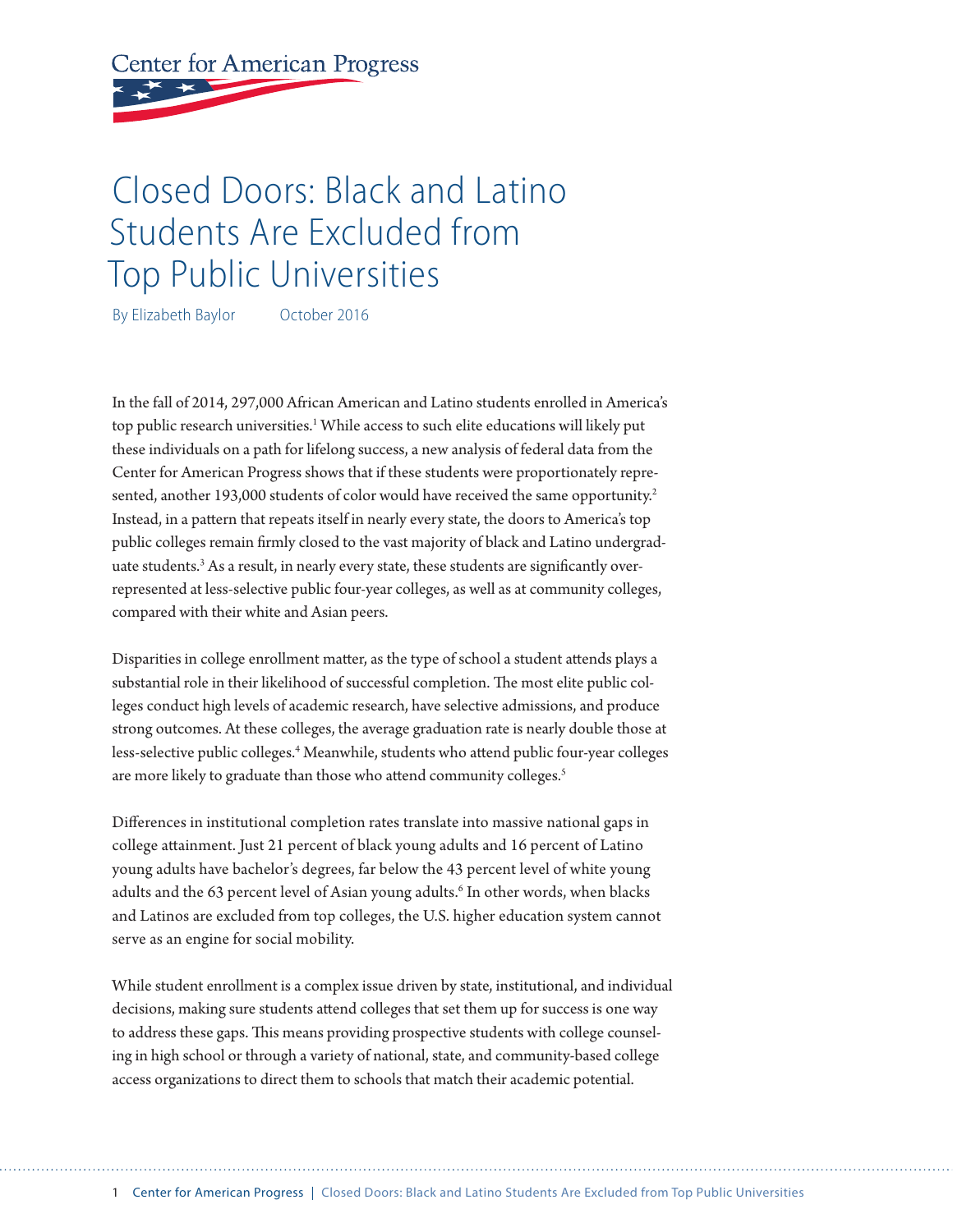It also means reducing financial barriers that may cause students to not enroll. This includes making sure that students know about and apply for financial aid and—most importantly—that public investments provide a greater guarantee of affordability. Once students are enrolled, it then means focusing on their completion through academic and student support programs.

The following analysis looks at enrollment in three types of public colleges in the fall of 2014: top research universities, other four-year colleges, and community colleges.7 Specifically, it looks at the enrollment distribution of students by race to get a sense of what types of public colleges certain students are likely to attend. In other words, for example, this issue brief looks at what types of colleges Latino students enroll in—not what share of students within a given college are Latino. This analysis also details the types of colleges students attend when they are not enrolled at a top research university and describes the enrollment patterns in states where black and Latino students are least likely to attend top public research universities.

## National undergraduate enrollment by race at public colleges

The United States is home to a vast public higher education system that educates threequarters of American college students.<sup>8</sup> Within this system are three broad types of colleges, as stated above. Top research universities represent the most prestigious options. The majority of these schools have very selective admissions standards, and they only enrolled 18 percent of undergraduate students in the fall of 2014. $^9$  (see Table 1) Other four-year colleges educated 38 percent of public college students in the fall of 2014 and include a range of selective and less-selective colleges.<sup>10</sup> Some of these conduct academic research, while others focus on student instruction. Community colleges are a more affordable, open-access option for many students and enrolled 45 percent of undergraduate public college students in 2014.<sup>11</sup> They also offer career-oriented certificates or associate degrees that lead to the workforce or future bachelor's degree study.

However, the share of students attending top research universities varies considerably by race. Of the 10 million full-time undergraduate students that enrolled in public colleges in the fall of 2014, 2.8 million were black or Latino. Yet these students are less likely to attend America's most elite public universities than other students. As shown in Table 1, just 9 percent of black students and 8 percent of American Indian or Alaska Native students attended these institutions—the lowest share of students from any background. Latino students followed with 12 percent enrollment.<sup>12</sup>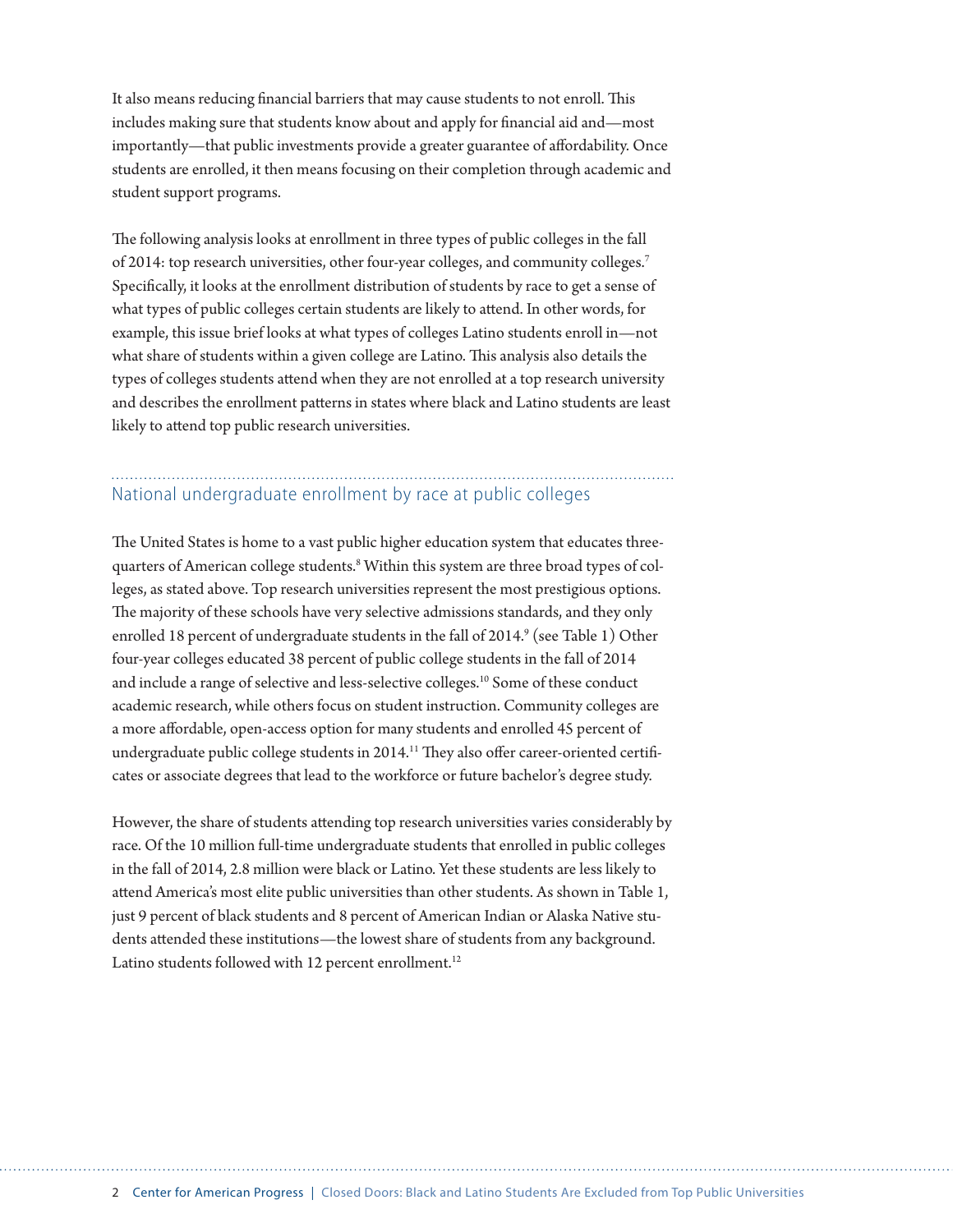### **TABLE 1 Undergraduate enrollment in public colleges**

| <b>Students</b>   | Share at top public<br>research universities | <b>Share at four-year</b><br>regional colleges | <b>Share at community</b><br>and technical colleges |
|-------------------|----------------------------------------------|------------------------------------------------|-----------------------------------------------------|
| All*              | 18%                                          | 38%                                            | 45%                                                 |
|                   | 1,695,586                                    | 3,651,816                                      | 4,295,257                                           |
| American Indian   | 8%                                           | 31%                                            | 61%                                                 |
| and Alaska Native | 6,327                                        | 24,090                                         | 46,674                                              |
| Asian             | 31%                                          | 32%                                            | 37%                                                 |
|                   | 187,419                                      | 192,788                                        | 224,883                                             |
| <b>Black</b>      | 9%                                           | 40%                                            | 51%                                                 |
|                   | 104,257                                      | 465,167                                        | 603,740                                             |
| Latino            | 12%                                          | 32%                                            | 56%                                                 |
|                   | 192,928                                      | 513,750                                        | 908,560                                             |
| Pacific Islander  | 14%                                          | 33%                                            | 54%                                                 |
|                   | 3,290                                        | 7,847                                          | 12,829                                              |
| White             | 19%                                          | 40%                                            | 41%                                                 |
|                   | 988,160                                      | 2,093,808                                      | 2,127,819                                           |

Share of students by race and ethnicity and type of institution, 2014

\* Includes students who identify as two or more races, nonresident students, and race and ethnicity unknown.

Note: Figures may not add to 100 due to rounding.

Source: CAP analysis of U.S. Department of Education, "Integrated Postsecondary Education Data System," available at http://nces.ed.gov/ipeds/ (last accessed September 2016).

In contrast, some demographic groups are well represented at top research universities. In 2014, 31 percent of Asian students attended these schools, the highest share of any race or ethnicity. For illustration, there were almost identical numbers of Latino and Asian students enrolled in the nation's top public colleges that fall—about 190,000 even though 1 million more Latino students attended public colleges as a whole. Among 5 million white students, 19 percent enrolled at top research universities.<sup>13</sup>

The proportional underenrollment of black and Latino students at top public colleges translates into hundreds of thousands of students who do not end up at one of these schools. If 18 percent of black and Latino students enrolled at top research universities—the same share as students of all races and ethnicities—an estimated 193,134 more black and Latino students would have attended this type of institution in the fall of 2014. (see Table 2)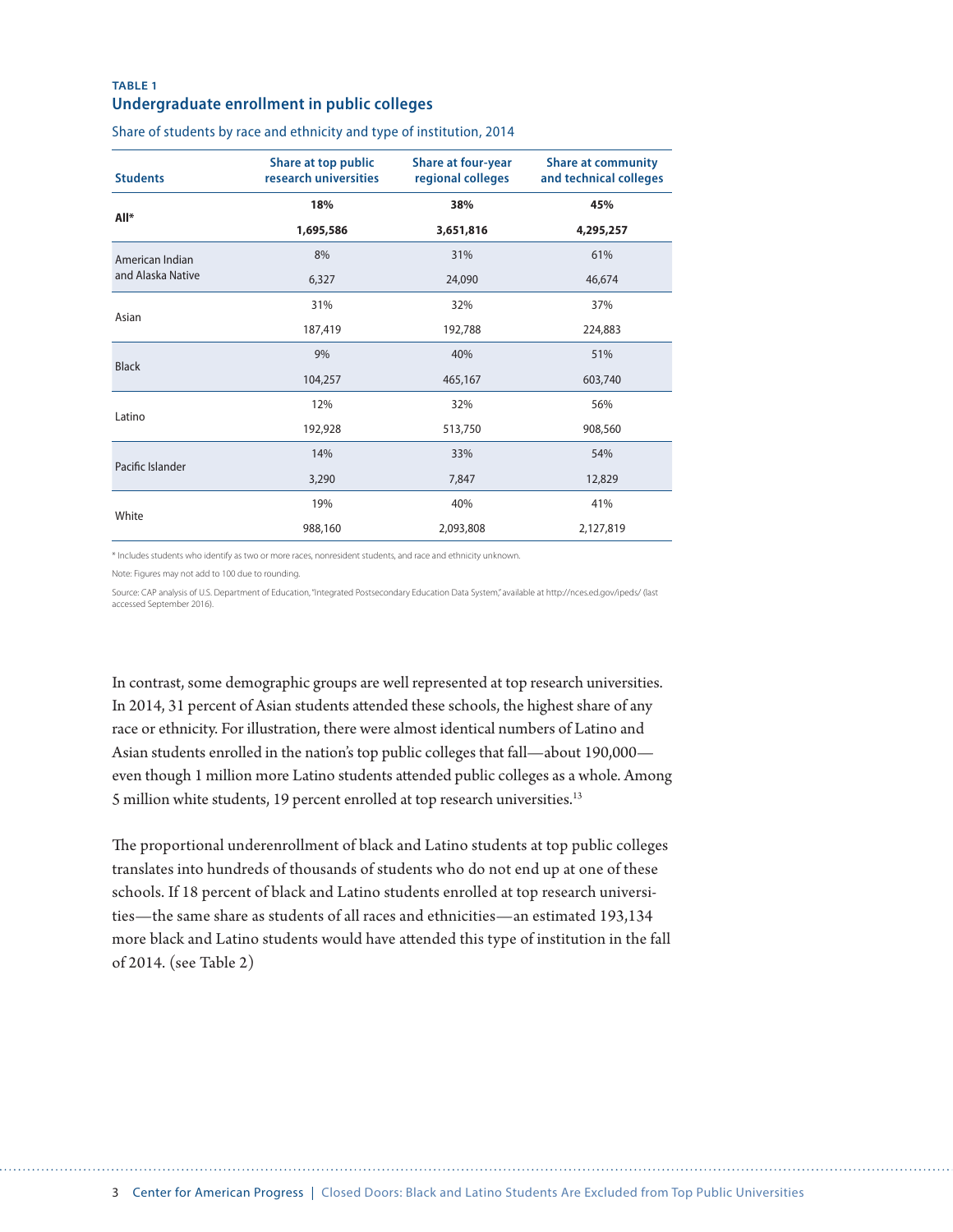#### **TABLE 2 Nearly 200,000 black and Latino students are not enrolled at top research universities**

| <b>Race and ethnicity</b> | Number of black and Latino<br>students enrolled in top<br>research universities | Number of additional students<br>enrolled if black and Latino students<br>were proportionally represented |
|---------------------------|---------------------------------------------------------------------------------|-----------------------------------------------------------------------------------------------------------|
| <b>Black</b>              | 104,257                                                                         | 102,035                                                                                                   |
| Latino                    | 192,928                                                                         | 91,099                                                                                                    |
| <b>Total</b>              | 297,185                                                                         | 193,134                                                                                                   |

Source: CAP analysis of U.S. Department of Education, "Integrated Postsecondary Education Data System," available at http://nces.ed.gov/ipeds/ (last accessed September 2016).

Black and Latino students who do not enroll in top public colleges show different matriculation patterns than white students. More than half of Latino students attending public colleges—56 percent—attended open enrollment community colleges in 2014, and about one-third attended other four-year institutions. (see Table 1) Among black students, 51 percent of students enrolled in public colleges attended community colleges, while 40 percent attended other four-year colleges. In contrast, just 41 percent of white students enrolled in public colleges attended community colleges, while 40 percent attended other four-year colleges.

In addition to the national picture, these stark differences in higher education enrollment play out when examined state by state.

### State enrollment by race and ethnicity at public colleges

Not all states have the same types of public institutions of higher education. In 2014, 40 states had universities that conducted research at the highest level.<sup>14</sup> Some states have robust higher education systems, which include a variety of community college and four-year options. At the same time, some smaller and more rural states do not have large community college systems, thereby directing more students to the four-year level.

Even recognizing the variety of institutional options, in 39 of the 40 states with at least one elite public research university in 2014, black students faced gaps at these schools. Latino students, meanwhile, faced gaps at these institutions in 26 states. On the other hand, Asian students were more likely than all other student racial or ethnic demographics to attend top public research institutions in 39 states.

The inverse is true at community colleges. Black students were overrepresented at community colleges in 44 states, while Latino students were overrepresented in 39 states; white students were overrepresented in 7 states and Asian students in just 5 states. This is not to say that going to a community college is inherently problematic. Many are quite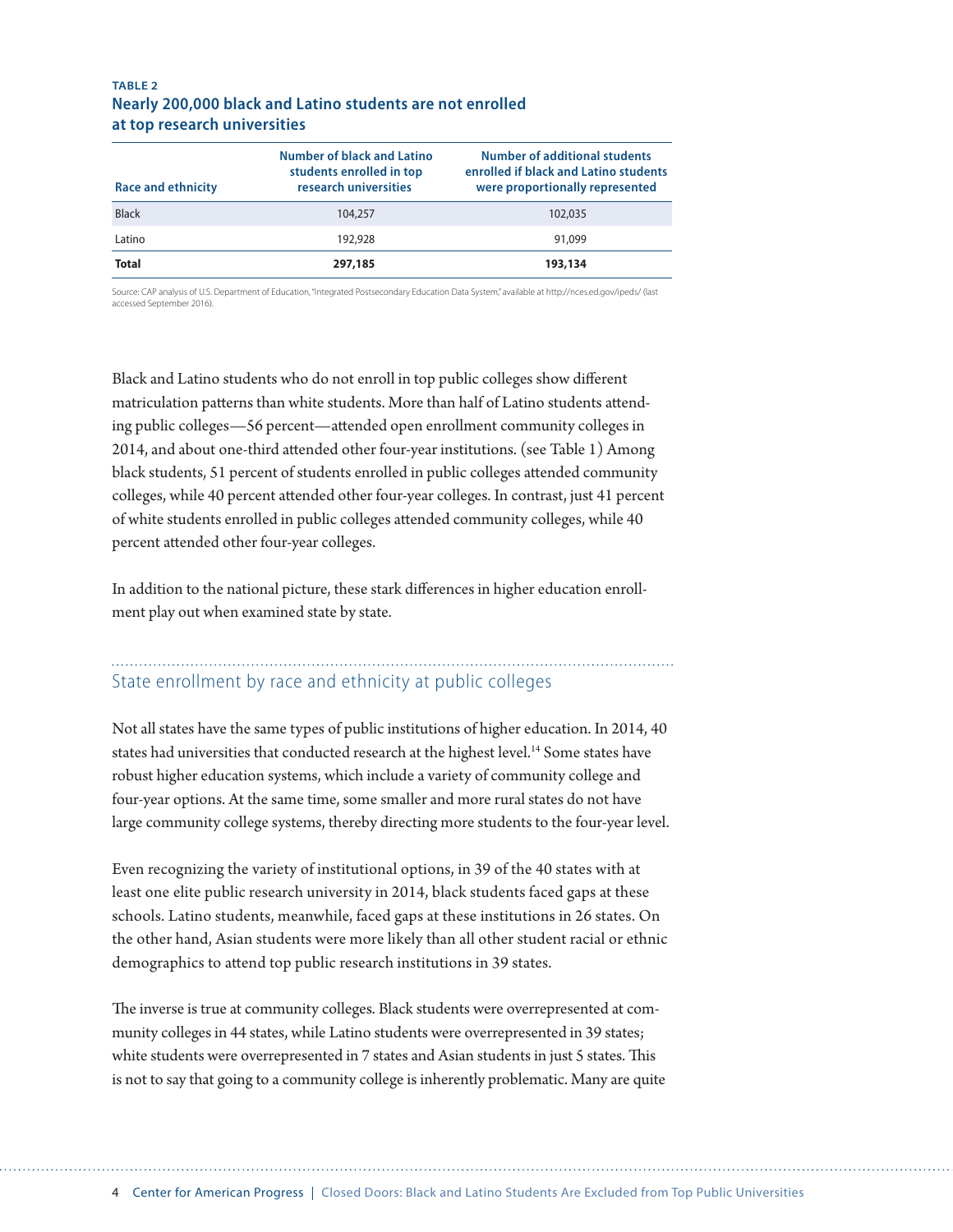good and provide affordable job training. By 2020, an estimated 30 percent of jobs in the economy will require an associate degree or some college education.15 Additionally, individuals with associate degrees earn more than people with just a high school diploma, but these individuals also earn less on average than those with bachelor's degrees.<sup>16</sup>

### States where black students are least likely to enroll in top colleges

Some states particularly stand out because a small share of black students attend elite public colleges relative to all students in the public college system in the state. In these states, just 4 percent to 6 percent of black students enroll at top public colleges, and there are notable gaps between these underrepresented students and all students enrolled in top public colleges. The states with the smallest shares of black students who attended top research universities in the public college system are also states with large black communities, three of which are in the South. (see Table 3)

#### **TABLE 3 States where the share of black students attending very high research colleges is lowest**

| <b>State</b>          | <b>Black students</b> | <b>All students</b> | <b>Share point difference</b> |
|-----------------------|-----------------------|---------------------|-------------------------------|
| <b>North Carolina</b> | 4%                    | 13%                 | $-9%$                         |
| Tennessee             | 5%                    | 13%                 | $-8%$                         |
| Massachusetts         | 5%                    | 14%                 | $-9%$                         |
| Arkansas              | 5%                    | 19%                 | $-14%$                        |
| Texas                 | 6%                    | 13%                 | $-8%$                         |

Note: Figures may not add to total due to rounding.

Source: CAP analysis of U.S. Department of Education, "Integrated Postsecondary Education Data System," available at http://nces.ed.gov/ipeds/ (last accessed September 2016).

Some states may end up with small shares of black students in their elite public colleges due to other educational options. In North Carolina, for instance, just 4 percent of black college students enrolled in one of the state's two top research universities, the lowest level of any state. However, this may reflect that North Carolina has other educational opportunities that are not available in other states. While North Carolina has a low share of black students at top research colleges, 27 percent of black undergraduate students in the North Carolina public college system enrolled in one of the state's five public historically black colleges and universities, or HBCUs, in 2014. These colleges were established before 1964 with the principal mission of educating black people and are uniquely situated to serve black students.<sup>17</sup>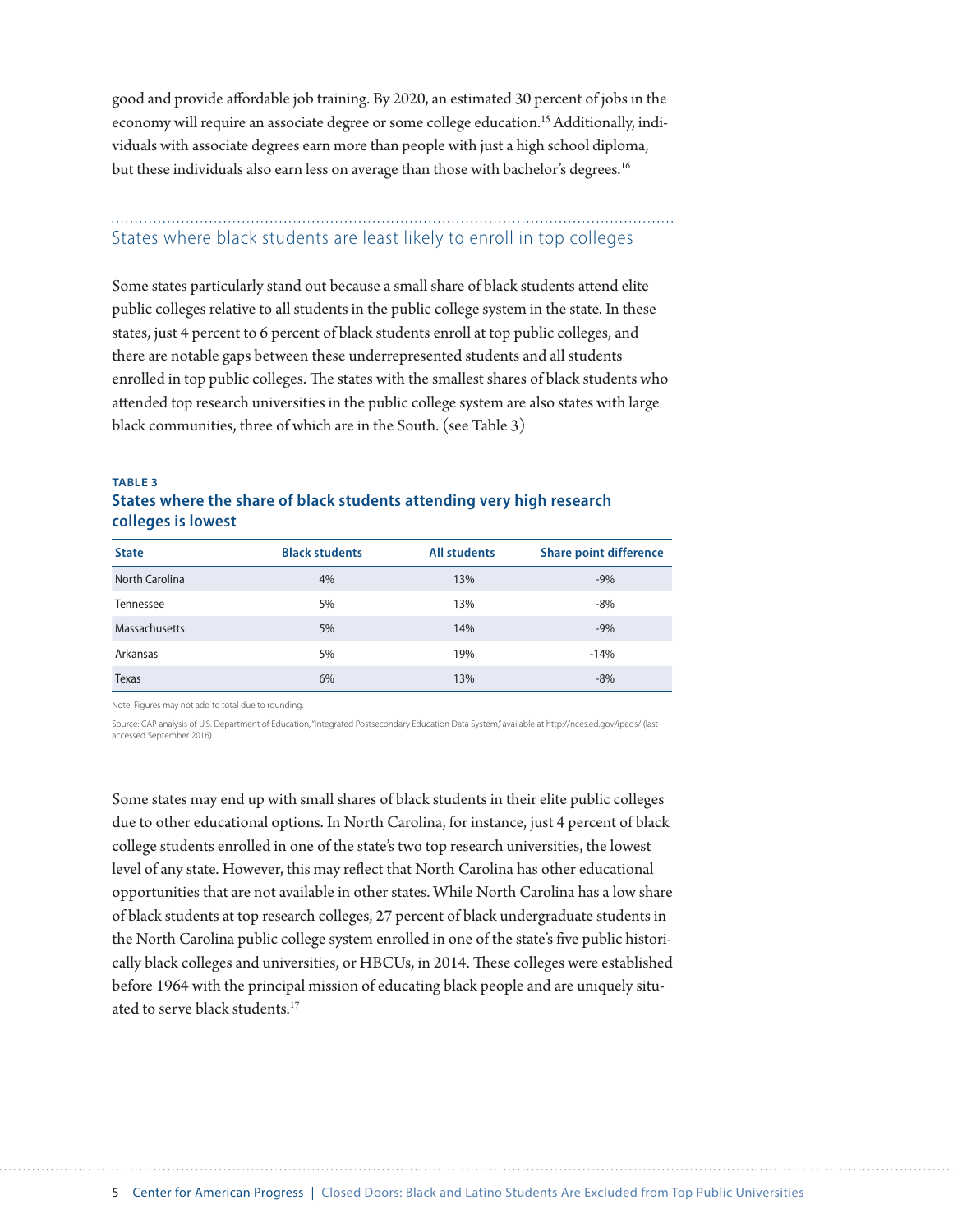In Arkansas, Tennessee, and Texas, the share of black students attending top research universities was significantly lower than the share of all students attending these institutions. Each of these states is home to at least one public HBCU, but the public HBCUs in these states enroll a smaller share of black students than they do in North Carolina. Still, there are differences in what types of institutions black students attend instead of top research universities. In Arkansas and Tennessee, the majority of black students are enrolled in four-year colleges. In Texas, more black students attend community colleges than other four-year colleges.

### States where Latino students are least likely to enroll in top public colleges

Similar to black students, there are states where the share of Latino students enrolled in top colleges lags behind. Notably, it includes populous states, including Texas and California, which have large Latino communities.

Only 5 percent of Latinos in the New York public college system were enrolled in top public colleges in 2014, while the share of all students enrolled was 9 percent. This low share may be a result of geography. Much of the state's Latino population lives in or near New York City, where there is just one top public research university—the City University of New York's Graduate School and University Center. While 24 percent of its undergraduate students in the fall of 2014 were Latino, the university itself is significantly smaller than other top research universities in New York and primarily enrolls graduate students. Similarly, in New Jersey, Rutgers University–New Brunswick—the state's top research university—is not located near Latino population centers.

In Massachusetts, just 6 percent of Latino students in public colleges were enrolled in top public universities. (see Table 4) Similar to black students, the majority of Latino students in Massachusetts—60 percent—attend community colleges.

#### **TABLE 4 States where the share of Latino students attending very high research colleges is lowest**

| <b>State</b>  | <b>Latino students</b> | <b>All students</b> | <b>Share point difference</b> |
|---------------|------------------------|---------------------|-------------------------------|
| New York      | 5%                     | 9%                  | $-5%$                         |
| Massachusetts | 6%                     | 14%                 | $-9%$                         |
| California    | 8%                     | 14%                 | $-6%$                         |
| New Jersey    | 9%                     | 14%                 | $-5%$                         |
| Texas         | 9%                     | 13%                 | $-4%$                         |

Note: Figures may not add to total due to rounding.

Source: CAP analysis of U.S. Department of Education, "Integrated Postsecondary Education Data System," available at http://nces.ed.gov/ipeds/ (last accessed September 2016).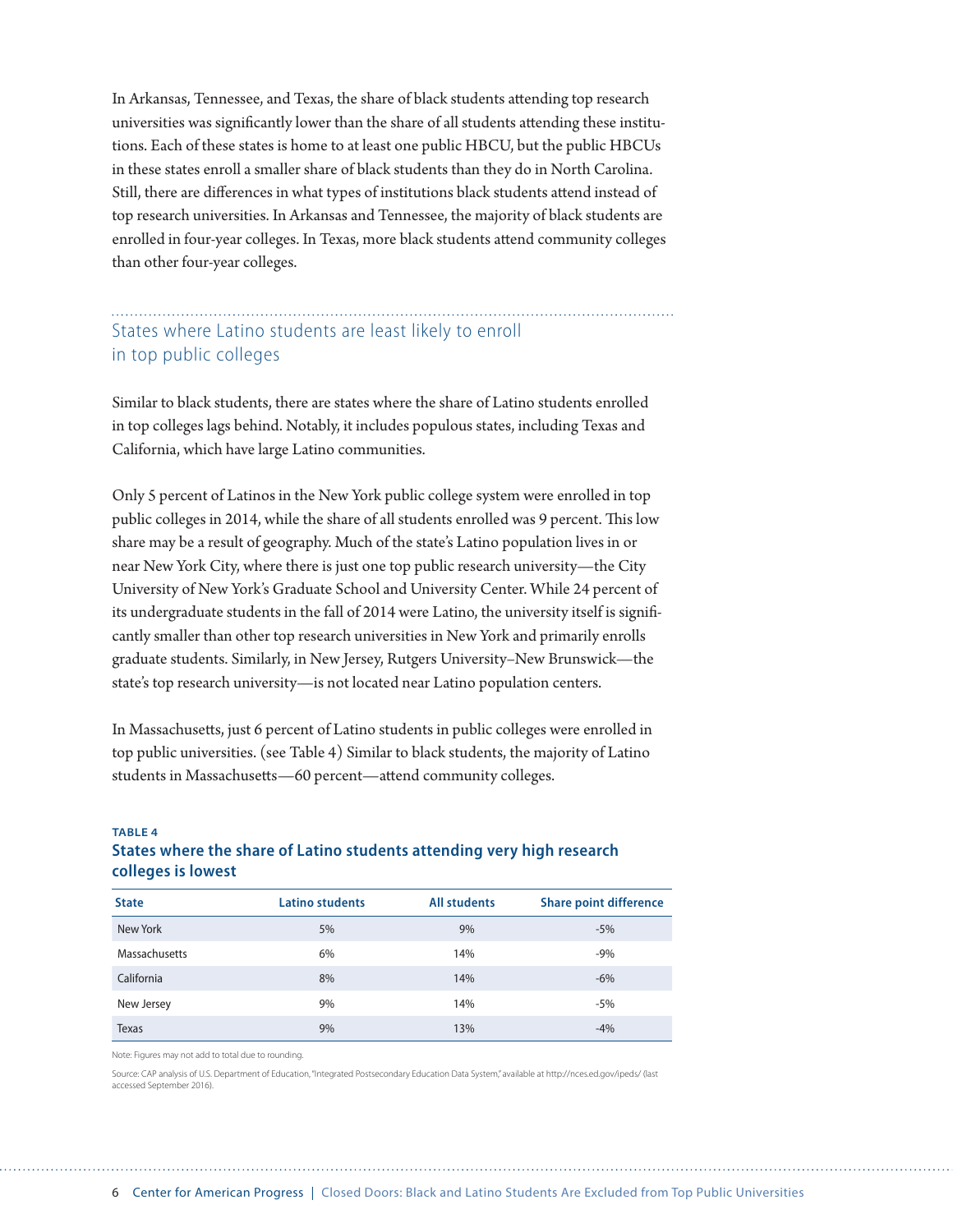Meanwhile, in California, 8 percent of Latino students in public colleges attended top research universities, compared with nearly 14 percent of students overall. Instead, twothirds of Latino students attended community colleges. This high level is partly due to the structure of the California public college system, where 59 percent of all students enrolled in community colleges.

In Texas, 9 percent of Latino students attended top public universities, compared with 13 percent of all students enrolled. Because the Texas public college system is large, this gap translates to a difference of more than 13,000 students.

While some of these states tend to do poorly in terms of Latino student enrollment at top colleges, they do fare quite well in terms of Latino student college enrollment overall. In California, Massachusetts, New Jersey, and New York, Latino students are more likely to be enrolled in college than Latino students nationally.<sup>18</sup>

### Complex factors drive student enrollment patterns

It is not clear exactly why some states may do a better job enrolling black and Latino students than other states. This may be because of different factors that affect student enrollment. Students make educational choices based on academics and affordability but also as a result of individual and family goals and geography. Institutions also make admissions decisions that dictate which students can attend a certain school.

A school's finances can also affect college admission. State disinvestment in public colleges may create financial pressures to recruit out-of-state students who can pay a higher tuition price tag. This pattern could take spots away from lower-income students of color. For example, a recent report by the California state auditor found that the University of California system had increased the number of out-of-state students, who typically pay higher tuition levels, and that this practice hampered efforts to increase diversity because a relatively small share of out-of-state students were underrepresented minority students.<sup>19</sup> The report recommended the system place more emphasis on recruiting California residents, particularly minority and underrepresented students.<sup>20</sup>

Still, policymakers, institutional leaders, and communities need to work together to make sure more underrepresented minority students—particularly black and Latino students—attend top public colleges with strong academic outcomes. Students need effective college counseling before they enroll so that they can make informed choices that match their academic preparation and personal goals. They need financial support to make college affordable and financial counseling to help them take advantage of available aid. Finally, once on campus, they need access to support services that can help them progress if they fall behind.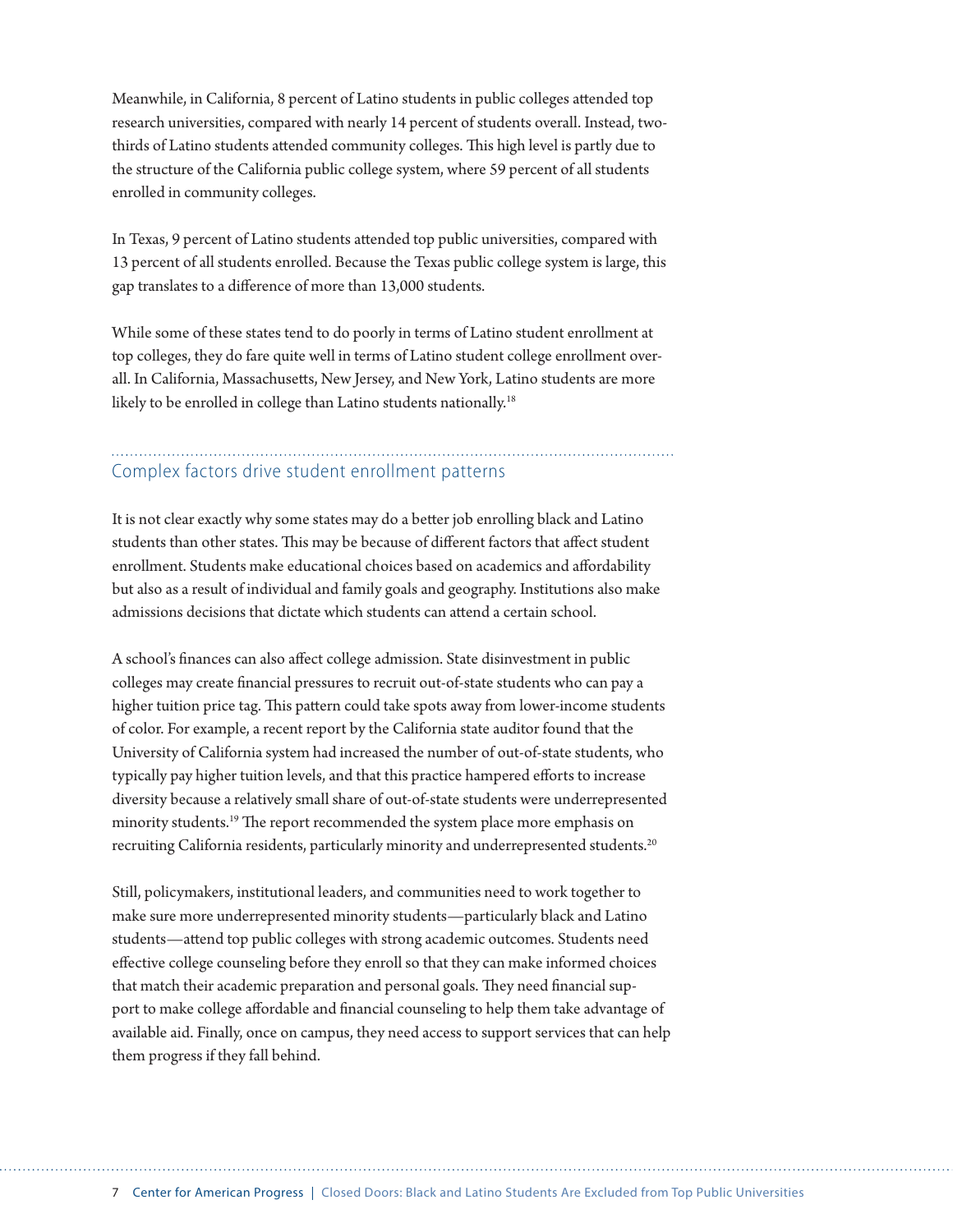### Conclusion

When students of color enroll in college, they are making an investment in themselves and their future. They know education beyond high school sets them up for a more secure life because college graduates are more likely to earn higher wages and face lower unemployment levels and are less likely to default on student loans.<sup>21</sup>

Still, where students go to college matters because the returns from higher education are not equal. In particular, top public colleges tend to promote more certain academic success and provide a wider array of post-graduate options.

This analysis shows that black and Latino students are disproportionally less able to access the schools with the best returns, which limits their ability to get the most out of college. And if the nation ignores questions about where people go to college—and focuses solely on the fact that they enroll—it will fail to address inequities in the system. Instead, America needs to make sure that underrepresented minority students have access to top public colleges so that the nation's higher education system does not continue to exacerbate existing inequities.

*Elizabeth Baylor is the Director of Postsecondary Education at the Center for American Progress.*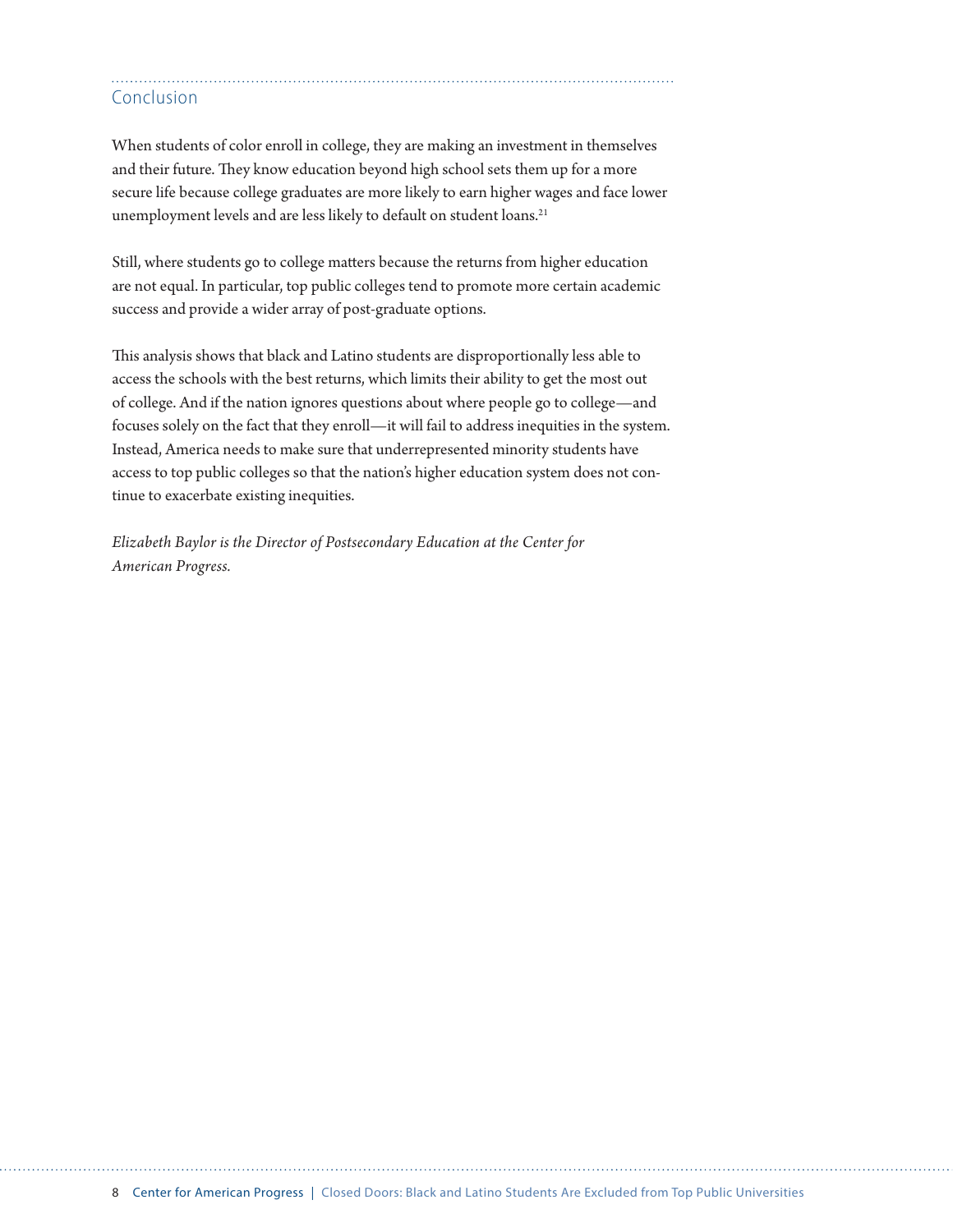### Appendix: Student enrollment at America's public colleges

This issue brief uses data reported by colleges to the U.S. Department of Education's Integrated Postsecondary Education Data System, or IPEDS, to measure enrollment patterns of students by race and ethnicity at public colleges in all 50 states. Data from the District of Columbia are not included because it has only one public institution that serves all students.

The analysis organizes public colleges into three broad categories: top research universities, other four-year colleges, and community colleges. CAP grouped colleges using the 2010 Carnegie classification, a framework created by the Carnegie Foundation for the Advancement of Teaching to categorize similar institutions based on their academic offerings, as reported to IPEDS. This classification identifies 73 institutions in 40 states as very high research; 520 as four-year colleges where most students pursue a bachelor's degree; and 1,375 colleges where students earn short-term credentials or associate degrees. In addition to all community and technical colleges, the last group includes 105 colleges that offer bachelor's degree programs but where the majority of students are enrolled in associate degree or certificate programs. The vast majority of these primarily associate degree-enrolled colleges are open admission, meaning they accept essentially all students who apply.

This analysis uses a measure of enrollment known as full-time equivalent. Full-time equivalent enrollment counts all full-time students and the number of part-time students that translate to full-time enrollment. IPEDS reports full-time equivalent enrollment for all students and provides a formula to calculate these figures by race and ethnicity. For example, CAP multiplied the number of part-time students enrolled at a public four-year college by 0.4 to arrive at the full-time equivalent enrollment.<sup>22</sup>

CAP used full-time equivalent enrollment because it accounts for the substantial numbers of students who enroll in colleges part time without giving them as much weight as a full-time student. For example, about 62 percent of students at community colleges attend part-time compared with 27 percent of students at public four-year colleges. As a result, this methodology avoids making the share of students attending very high research universities appear overly small by counting all part-time students at community colleges.

Finally, this analysis uses fall enrollment instead of 12-month enrollment to offer the most accurate comparison across colleges. Most top research universities operate on a fall enrollment cycle, meaning that the vast majority of students who attend during a given school year are enrolled in the fall. Other colleges add students throughout the year. Using fall enrollment allowed CAP to look at students who enrolled in college in the fall to see what share attended a top research university.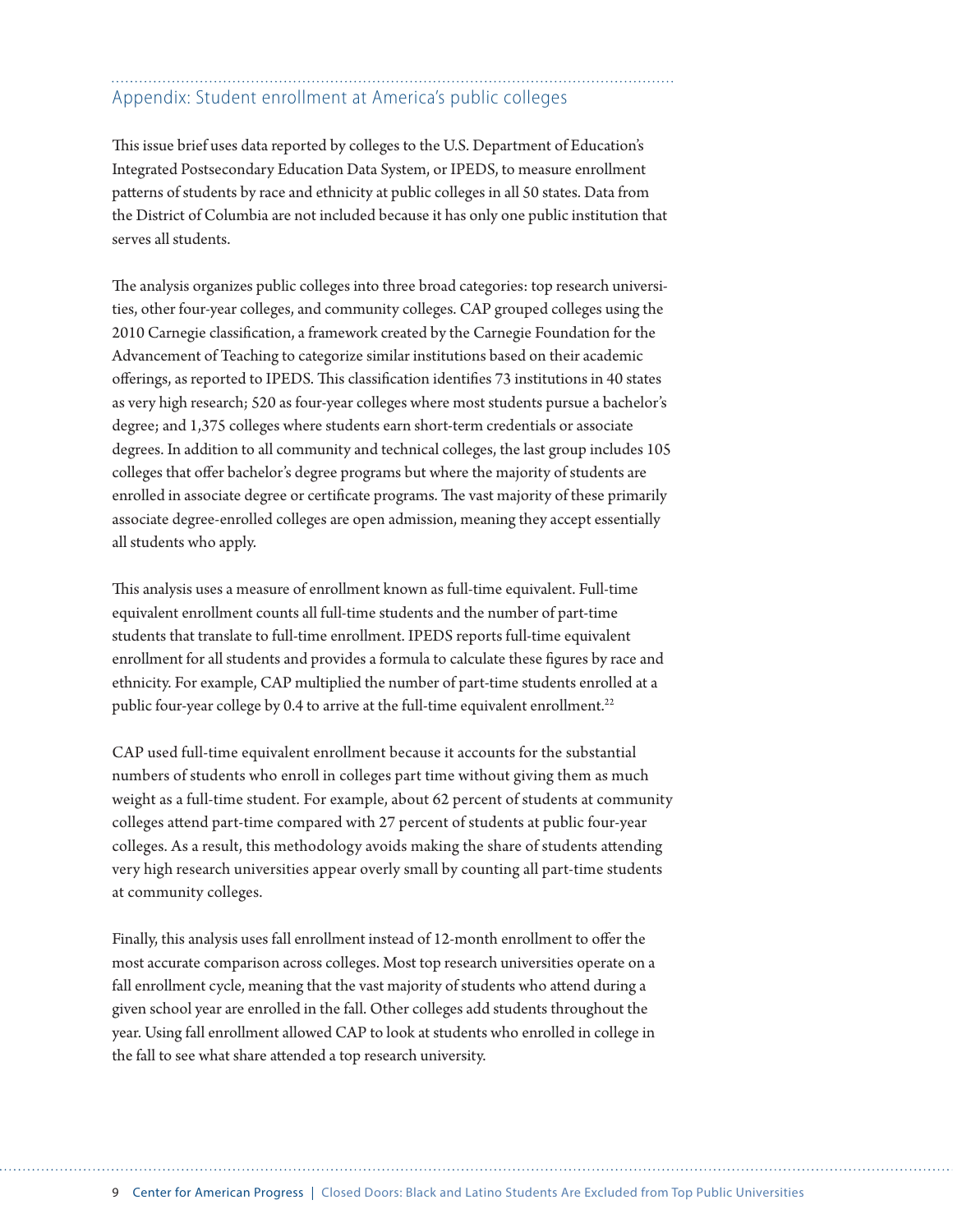| <b>State</b>    | Share at very high<br>research colleges | Share at other<br>four-year colleges | <b>Share at associate's</b><br>degree colleges |
|-----------------|-----------------------------------------|--------------------------------------|------------------------------------------------|
| Alabama         | 9%                                      | 59%                                  | 32%                                            |
| Alaska          | N/A                                     | 97%                                  | 3%                                             |
| Arizona         | 31%                                     | 20%                                  | 49%                                            |
| Arkansas        | 19%                                     | 45%                                  | 35%                                            |
| California      | 14%                                     | 27%                                  | 59%                                            |
| Colorado        | 27%                                     | 42%                                  | 31%                                            |
| Connecticut     | 23%                                     | 38%                                  | 39%                                            |
| Delaware        | 60%                                     | 12%                                  | 27%                                            |
| Florida         | 26%                                     | 19%                                  | 56%                                            |
| Georgia         | 22%                                     | 44%                                  | 34%                                            |
| Hawaii          | 35%                                     | 13%                                  | 51%                                            |
| Idaho           | N/A                                     | 71%                                  | 29%                                            |
| <b>Illinois</b> | 15%                                     | 26%                                  | 59%                                            |
| Indiana         | 29%                                     | 43%                                  | 28%                                            |
| lowa            | 42%                                     | 8%                                   | 49%                                            |
| Kansas          | 15%                                     | 43%                                  | 42%                                            |
| Kentucky        | 25%                                     | 39%                                  | 37%                                            |
| Louisiana       | 16%                                     | 52%                                  | 32%                                            |
| Maine           | N/A                                     | 66%                                  | 34%                                            |
| Maryland        | 14%                                     | 44%                                  | 42%                                            |
| Massachusetts   | 14%                                     | 45%                                  | 41%                                            |
| Michigan        | 24%                                     | 40%                                  | 36%                                            |
| Minnesota       | 18%                                     | 37%                                  | 45%                                            |
| Mississippi     | 13%                                     | 37%                                  | 50%                                            |
| Missouri        | 15%                                     | 47%                                  | 38%                                            |
| Montana         | 34%                                     | 50%                                  | 16%                                            |
| Nebraska        | 29%                                     | 34%                                  | 37%                                            |
| Nevada          | N/A                                     | 57%                                  | 43%                                            |
| New Hampshire   | N/A                                     | 73%                                  | 27%                                            |
| New Jersey      | 14%                                     | 40%                                  | 46%                                            |
| New Mexico      | 22%                                     | 25%                                  | 53%                                            |
| New York        | 9%                                      | 42%                                  | 49%                                            |
| North Carolina  | 13%                                     | 41%                                  | 46%                                            |
| North Dakota    | 33%                                     | 45%                                  | 22%                                            |
| Ohio            | 19%                                     | 42%                                  | 39%                                            |
| Oklahoma        | 14%                                     | 46%                                  | 40%                                            |

#### **TABLE A1 Share of all undergraduate students at public institutions**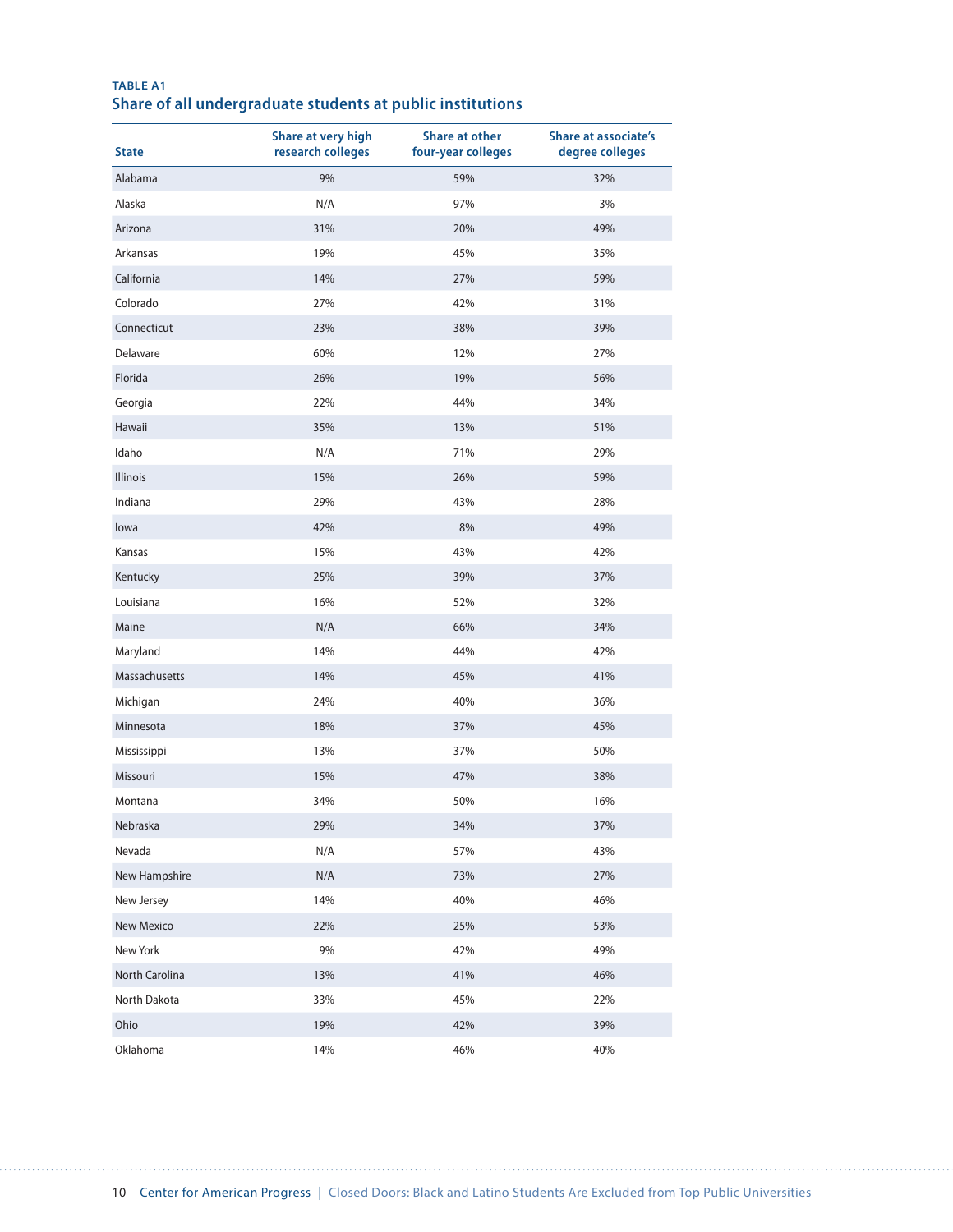| <b>State</b>      | Share at very high<br>research colleges | Share at other<br>four-year colleges | <b>Share at associate's</b><br>degree colleges |
|-------------------|-----------------------------------------|--------------------------------------|------------------------------------------------|
| Oregon            | 30%                                     | 25%                                  | 45%                                            |
| Pennsylvania      | 19%                                     | 51%                                  | 29%                                            |
| Rhode Island      | N/A                                     | 67%                                  | 33%                                            |
| South Carolina    | 16%                                     | 42%                                  | 42%                                            |
| South Dakota      | N/A                                     | 80%                                  | 20%                                            |
| Tennessee         | 13%                                     | 49%                                  | 38%                                            |
| <b>Texas</b>      | 13%                                     | 38%                                  | 48%                                            |
| Utah              | 17%                                     | 56%                                  | 27%                                            |
| Vermont           | N/A                                     | 79%                                  | 21%                                            |
| Virginia          | 23%                                     | 37%                                  | 40%                                            |
| Washington        | 23%                                     | 20%                                  | 57%                                            |
| West Virginia     | N/A                                     | 74%                                  | 26%                                            |
| Wisconsin         | 15%                                     | 51%                                  | 34%                                            |
| Wyoming           | N/A                                     | 41%                                  | 59%                                            |
| <b>All states</b> | 18%                                     | 38%                                  | 45%                                            |

Source: CAP analysis of U.S. Department of Education, "Integrated Postsecondary Education Data System," available at http://nces.ed.gov/ipeds/ (last<br>accessed September 2016).

### **TABLE A2 Share of American Indian and Native American undergraduate students at public institutions**

| <b>State</b>    | Share at very high<br>research colleges | <b>Share at other</b><br>four-year colleges | <b>Share at associate's</b><br>degree colleges |
|-----------------|-----------------------------------------|---------------------------------------------|------------------------------------------------|
| Alabama         | 8%                                      | 49%                                         | 44%                                            |
| Alaska          | N/A                                     | 89%                                         | 11%                                            |
| Arizona         | 12%                                     | 15%                                         | 73%                                            |
| Arkansas        | 28%                                     | 42%                                         | 29%                                            |
| California      | 5%                                      | 21%                                         | 74%                                            |
| Colorado        | 9%                                      | 63%                                         | 28%                                            |
| Connecticut     | 14%                                     | 38%                                         | 48%                                            |
| Delaware        | 23%                                     | 21%                                         | 57%                                            |
| Florida         | 21%                                     | 13%                                         | 66%                                            |
| Georgia         | 9%                                      | 44%                                         | 46%                                            |
| Hawaii          | 25%                                     | 23%                                         | 52%                                            |
| Idaho           | N/A                                     | 58%                                         | 42%                                            |
| <b>Illinois</b> | 5%                                      | 22%                                         | 74%                                            |
| Indiana         | 15%                                     | 38%                                         | 47%                                            |

. . . . . . . . . . . . . . . . . . . .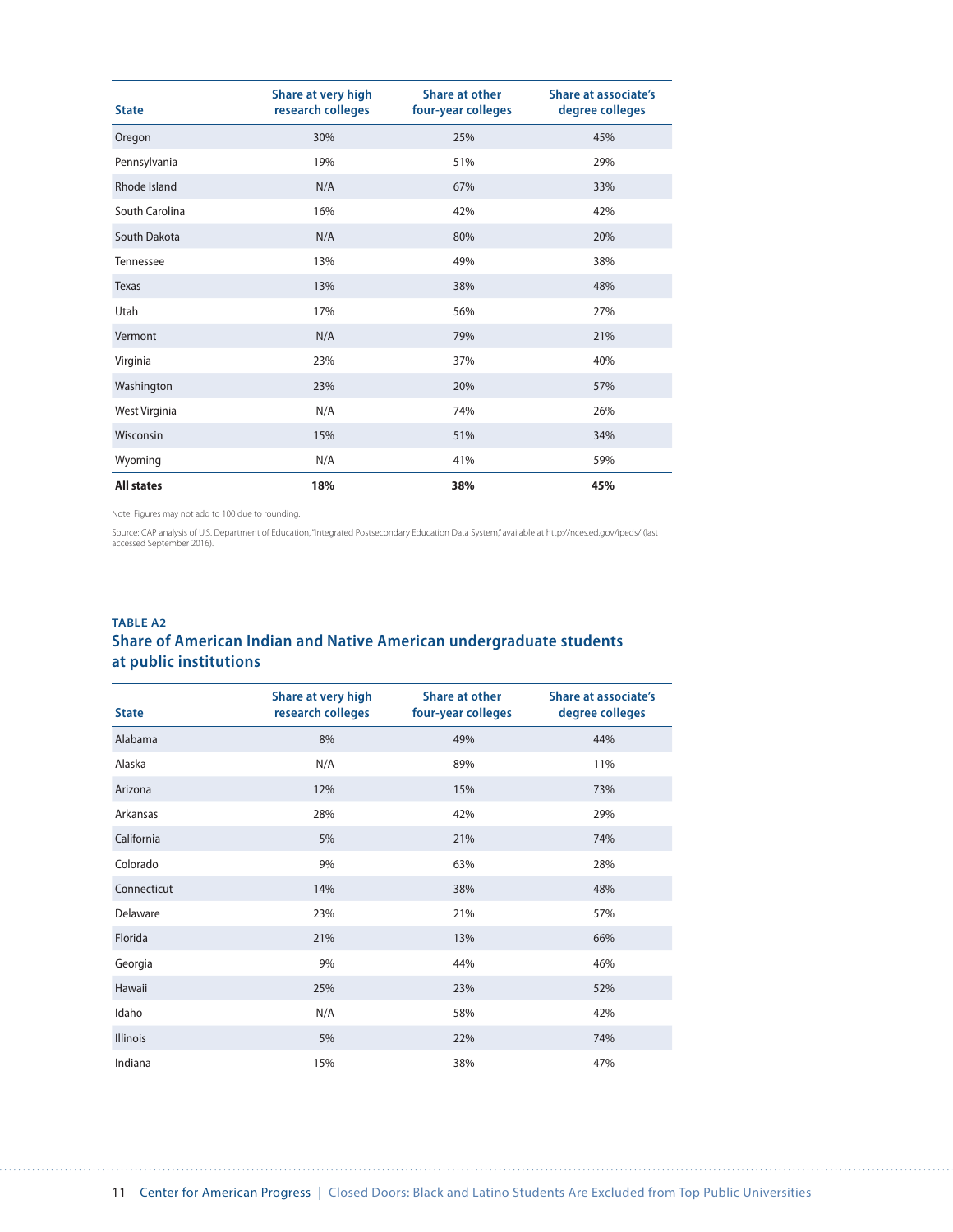| <b>State</b>      | Share at very high<br>research colleges | <b>Share at other</b><br>four-year colleges | <b>Share at associate's</b><br>degree colleges |
|-------------------|-----------------------------------------|---------------------------------------------|------------------------------------------------|
| lowa              | 19%                                     | 3%                                          | 78%                                            |
| Kansas            | 5%                                      | 18%                                         | 77%                                            |
| Kentucky          | 14%                                     | 41%                                         | 45%                                            |
| Louisiana         | 7%                                      | 54%                                         | 39%                                            |
| Maine             | N/A                                     | 61%                                         | 39%                                            |
| Maryland          | 6%                                      | 40%                                         | 54%                                            |
| Massachusetts     | 7%                                      | 40%                                         | 53%                                            |
| Michigan          | 7%                                      | 37%                                         | 56%                                            |
| Minnesota         | 5%                                      | 28%                                         | 67%                                            |
| Mississippi       | 15%                                     | 24%                                         | 61%                                            |
| Missouri          | 5%                                      | 49%                                         | 45%                                            |
| Montana           | 7%                                      | 32%                                         | 61%                                            |
| Nebraska          | 9%                                      | 28%                                         | 63%                                            |
| Nevada            | N/A                                     | 35%                                         | 65%                                            |
| New Hampshire     | N/A                                     | 62%                                         | 38%                                            |
| New Jersey        | 4%                                      | 27%                                         | 70%                                            |
| <b>New Mexico</b> | 11%                                     | 10%                                         | 79%                                            |
| New York          | 5%                                      | 33%                                         | 63%                                            |
| North Carolina    | 5%                                      | 35%                                         | 60%                                            |
| North Dakota      | 10%                                     | 26%                                         | 64%                                            |
| Ohio              | 9%                                      | 31%                                         | 60%                                            |
| Oklahoma          | 6%                                      | 41%                                         | 52%                                            |
| Oregon            | 14%                                     | 30%                                         | 56%                                            |
| Pennsylvania      | 7%                                      | 39%                                         | 53%                                            |
| Rhode Island      | N/A                                     | 52%                                         | 48%                                            |
| South Carolina    | 11%                                     | 31%                                         | 57%                                            |
| South Dakota      | N/A                                     | 23%                                         | 77%                                            |
| Tennessee         | 10%                                     | 44%                                         | 46%                                            |
| Texas             | $7\%$                                   | 33%                                         | 59%                                            |
| Utah              | $8\%$                                   | 60%                                         | 32%                                            |
| Vermont           | N/A                                     | 66%                                         | 34%                                            |
| Virginia          | 16%                                     | 31%                                         | 53%                                            |
| Washington        | 11%                                     | 15%                                         | 74%                                            |
| West Virginia     | N/A                                     | 67%                                         | 33%                                            |
| Wisconsin         | 5%                                      | 34%                                         | 61%                                            |
| Wyoming           | N/A                                     | 17%                                         | 83%                                            |
| <b>All states</b> | 8%                                      | 31%                                         | 61%                                            |

Source: CAP analysis of U.S. Department of Education, "Integrated Postsecondary Education Data System," available at http://nces.ed.gov/ipeds/ (last accessed September 2016).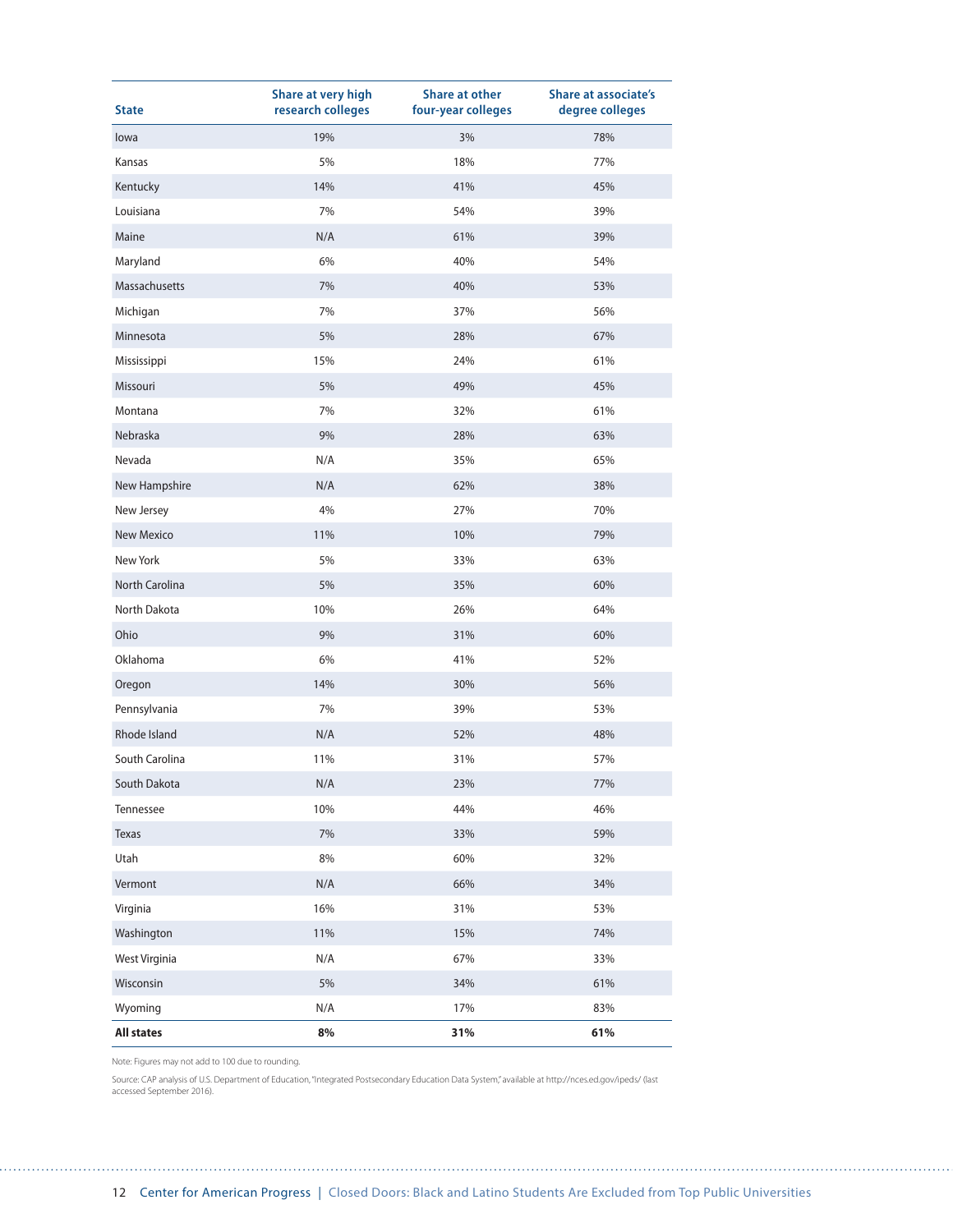#### **TABLE A3 Share of Asian undergraduate students at public institutions**

| <b>State</b>    | Share at very high<br>research colleges | <b>Share at other</b><br>four-year colleges | <b>Share at associate's</b><br>degree colleges |
|-----------------|-----------------------------------------|---------------------------------------------|------------------------------------------------|
| Alabama         | 27%                                     | 49%                                         | 24%                                            |
| Alaska          | N/A                                     | 98%                                         | 2%                                             |
| Arizona         | 49%                                     | 15%                                         | 36%                                            |
| Arkansas        | 30%                                     | 48%                                         | 22%                                            |
| California      | 27%                                     | 28%                                         | 45%                                            |
| Colorado        | 32%                                     | 43%                                         | 25%                                            |
| Connecticut     | 43%                                     | 29%                                         | 28%                                            |
| Delaware        | 71%                                     | 3%                                          | 26%                                            |
| Florida         | 42%                                     | 17%                                         | 41%                                            |
| Georgia         | 55%                                     | 27%                                         | 18%                                            |
| Hawaii          | 41%                                     | 10%                                         | 49%                                            |
| Idaho           | N/A                                     | 73%                                         | 27%                                            |
| <b>Illinois</b> | 44%                                     | 12%                                         | 44%                                            |
| Indiana         | 53%                                     | 31%                                         | 16%                                            |
| lowa            | 57%                                     | 3%                                          | 40%                                            |
| Kansas          | 24%                                     | 36%                                         | 40%                                            |
| Kentucky        | 51%                                     | 23%                                         | 25%                                            |
| Louisiana       | 30%                                     | 47%                                         | 23%                                            |
| Maine           | N/A                                     | 64%                                         | 36%                                            |
| Maryland        | 32%                                     | 35%                                         | 34%                                            |
| Massachusetts   | 22%                                     | 43%                                         | 36%                                            |
| Michigan        | 55%                                     | 23%                                         | 23%                                            |
| Minnesota       | 28%                                     | 24%                                         | 47%                                            |
| Mississippi     | 16%                                     | 42%                                         | 42%                                            |
| Missouri        | 16%                                     | 50%                                         | 33%                                            |
| Montana         | 30%                                     | 53%                                         | 17%                                            |
| Nebraska        | 32%                                     | 30%                                         | 38%                                            |
| Nevada          | N/A                                     | 68%                                         | 32%                                            |
| New Hampshire   | N/A                                     | 68%                                         | 32%                                            |
| New Jersey      | 39%                                     | 36%                                         | 25%                                            |
| New Mexico      | 43%                                     | 18%                                         | 39%                                            |
| New York        | 15%                                     | 56%                                         | 29%                                            |
| North Carolina  | 33%                                     | 36%                                         | 31%                                            |
| North Dakota    | 40%                                     | 48%                                         | 12%                                            |
| Ohio            | 42%                                     | 32%                                         | 26%                                            |
| Oklahoma        | 33%                                     | 32%                                         | 35%                                            |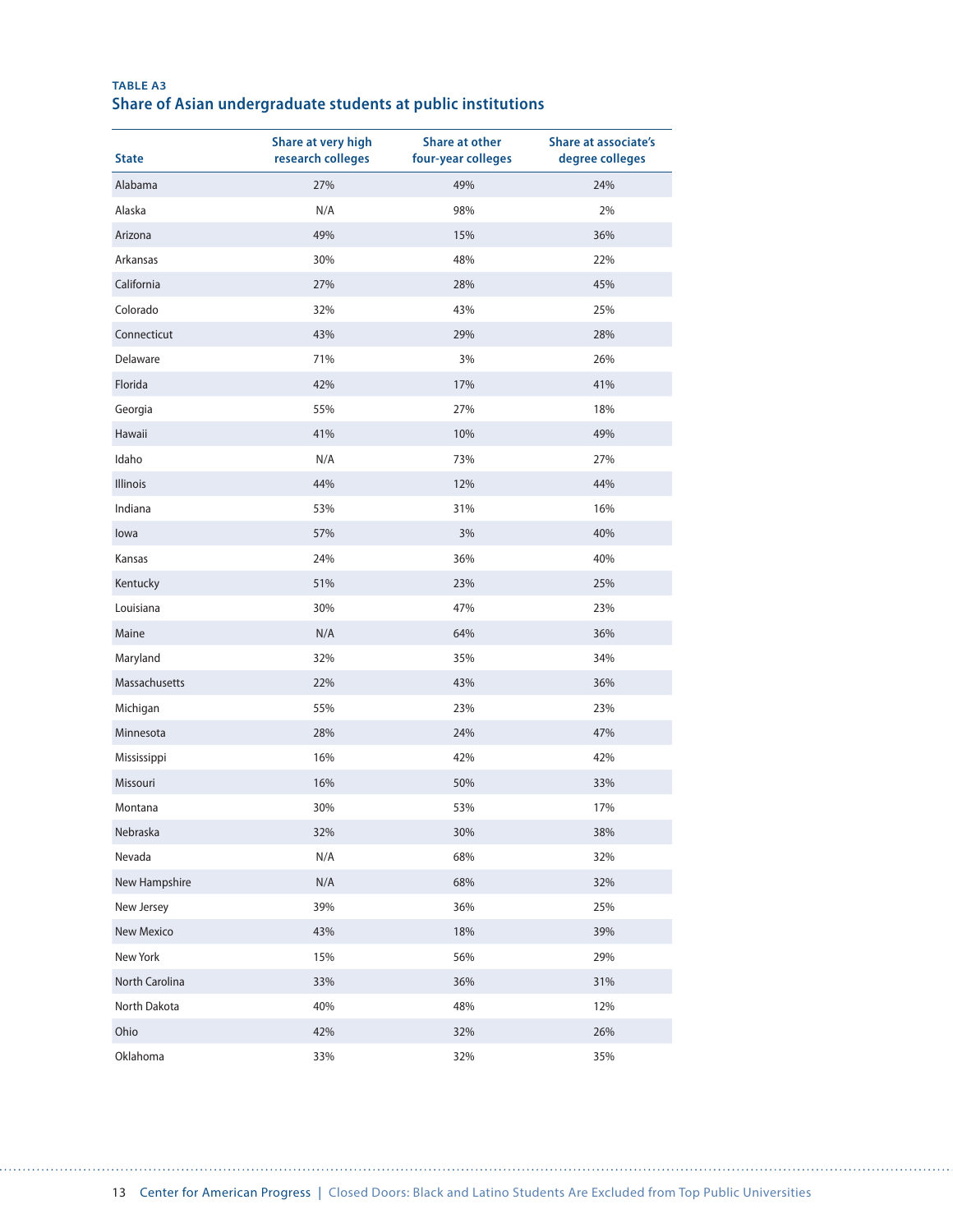| <b>State</b>      | Share at very high<br>research colleges | Share at other<br>four-year colleges | Share at associate's<br>degree colleges |
|-------------------|-----------------------------------------|--------------------------------------|-----------------------------------------|
| Oregon            | 38%                                     | 28%                                  | 34%                                     |
| Pennsylvania      | 32%                                     | 46%                                  | 21%                                     |
| Rhode Island      | N/A                                     | 66%                                  | 34%                                     |
| South Carolina    | 26%                                     | 39%                                  | 35%                                     |
| South Dakota      | N/A                                     | 86%                                  | 14%                                     |
| Tennessee         | 21%                                     | 50%                                  | 29%                                     |
| Texas             | 33%                                     | 31%                                  | 36%                                     |
| Utah              | 43%                                     | 27%                                  | 29%                                     |
| Vermont           | N/A                                     | 86%                                  | 14%                                     |
| Virginia          | 35%                                     | 32%                                  | 34%                                     |
| Washington        | 41%                                     | 17%                                  | 42%                                     |
| West Virginia     | N/A                                     | 84%                                  | 16%                                     |
| Wisconsin         | 22%                                     | 46%                                  | 32%                                     |
| Wyoming           | N/A                                     | 53%                                  | 47%                                     |
| <b>All states</b> | 31%                                     | 32%                                  | 37%                                     |

. . . . . . . . .

Source: CAP analysis of U.S. Department of Education, "Integrated Postsecondary Education Data System," available at http://nces.ed.gov/ipeds/ (last<br>accessed September 2016).

| <b>TABLE A4</b> |                                                              |
|-----------------|--------------------------------------------------------------|
|                 | Share of black undergraduate students at public institutions |

|                 | Share at very high | Share at other     | Share at associate's |
|-----------------|--------------------|--------------------|----------------------|
| <b>State</b>    | research colleges  | four-year colleges | degree colleges      |
| Alabama         | 7%                 | 56%                | 37%                  |
| Alaska          | N/A                | 98%                | 2%                   |
| Arizona         | 23%                | 19%                | 58%                  |
| Arkansas        | 5%                 | 50%                | 45%                  |
| California      | 6%                 | 22%                | 73%                  |
| Colorado        | 13%                | 44%                | 43%                  |
| Connecticut     | 9%                 | 37%                | 54%                  |
| Delaware        | 18%                | 48%                | 34%                  |
| Florida         | 15%                | 22%                | 63%                  |
| Georgia         | 13%                | 44%                | 43%                  |
| Hawaii          | 34%                | 12%                | 53%                  |
| Idaho           | N/A                | 72%                | 28%                  |
| <b>Illinois</b> | 6%                 | 31%                | 63%                  |
| Indiana         | 12%                | 45%                | 43%                  |
| lowa            | 24%                | 5%                 | 71%                  |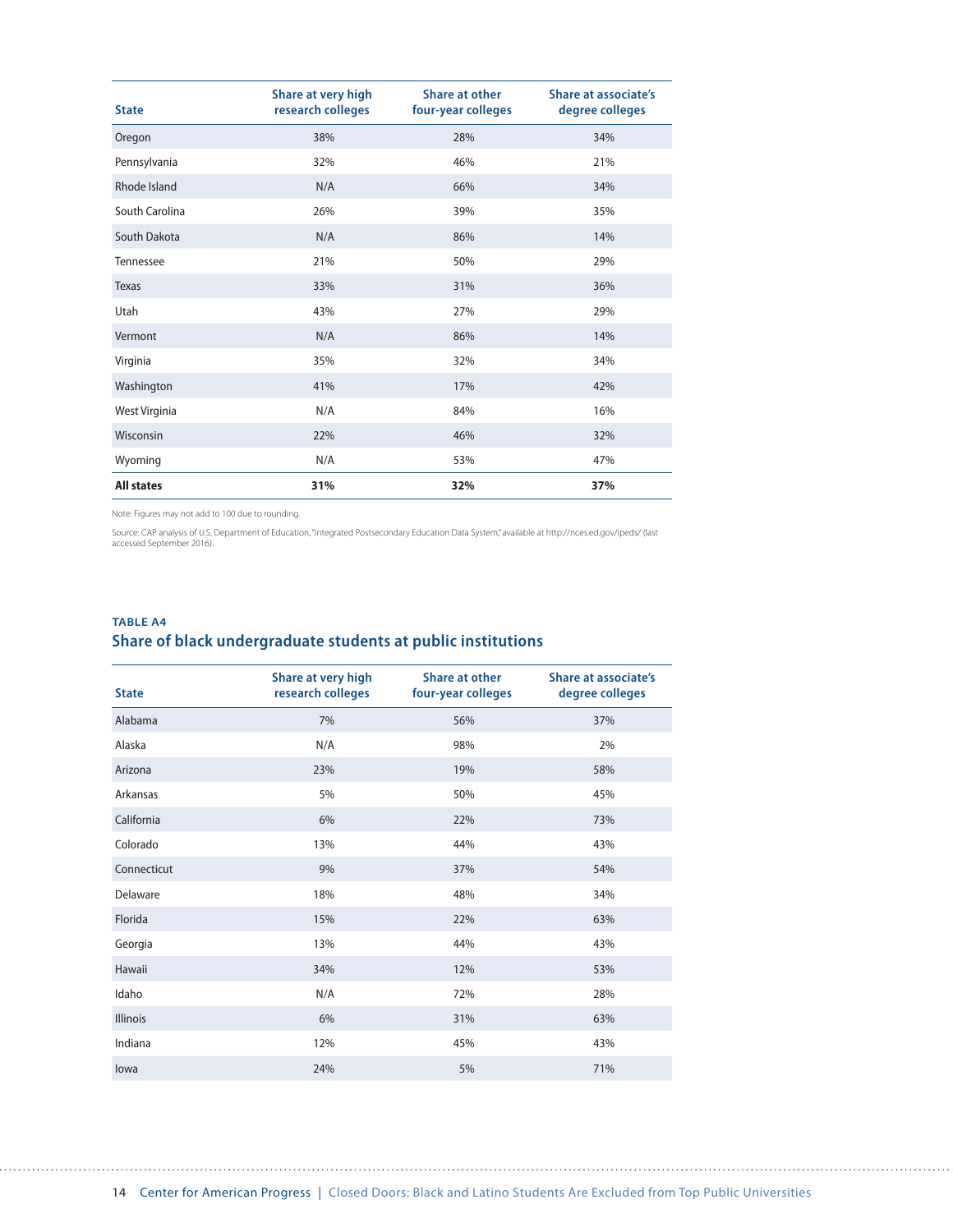| <b>State</b>         | Share at very high<br>research colleges | <b>Share at other</b><br>four-year colleges | <b>Share at associate's</b><br>degree colleges |
|----------------------|-----------------------------------------|---------------------------------------------|------------------------------------------------|
| Kansas               | 11%                                     | 29%                                         | 61%                                            |
| Kentucky             | 25%                                     | 38%                                         | 37%                                            |
| Louisiana            | 6%                                      | 49%                                         | 45%                                            |
| Maine                | N/A                                     | 53%                                         | 47%                                            |
| Maryland             | 6%                                      | 50%                                         | 43%                                            |
| Massachusetts        | 5%                                      | 38%                                         | 57%                                            |
| Michigan             | 17%                                     | 31%                                         | 52%                                            |
| Minnesota            | 10%                                     | 24%                                         | 66%                                            |
| Mississippi          | 7%                                      | 39%                                         | 54%                                            |
| Missouri             | 12%                                     | 47%                                         | 41%                                            |
| Montana              | 24%                                     | 56%                                         | 20%                                            |
| Nebraska             | 16%                                     | 34%                                         | 50%                                            |
| Nevada               | N/A                                     | 50%                                         | 50%                                            |
| New Hampshire        | N/A                                     | 60%                                         | 40%                                            |
| New Jersey           | 8%                                      | 37%                                         | 55%                                            |
| <b>New Mexico</b>    | 21%                                     | 33%                                         | 47%                                            |
| New York             | 6%                                      | 42%                                         | 52%                                            |
| North Carolina       | 4%                                      | 47%                                         | 49%                                            |
| North Dakota         | 23%                                     | 41%                                         | 36%                                            |
| Ohio                 | 10%                                     | 40%                                         | 50%                                            |
| Oklahoma             | 8%                                      | 50%                                         | 42%                                            |
| Oregon               | 19%                                     | 28%                                         | 53%                                            |
| Pennsylvania         | 8%                                      | 52%                                         | 40%                                            |
| Rhode Island         | N/A                                     | 59%                                         | 41%                                            |
| South Carolina       | 7%                                      | 37%                                         | 56%                                            |
| South Dakota         | N/A                                     | 86%                                         | 14%                                            |
| Tennessee            | 5%                                      | 60%                                         | 35%                                            |
| Texas                | $6\%$                                   | 40%                                         | 54%                                            |
| Utah                 | 16%                                     | 44%                                         | 40%                                            |
| Vermont              | N/A                                     | 77%                                         | 23%                                            |
| Virginia             | 12%                                     | 40%                                         | 48%                                            |
| Washington           | 16%                                     | 17%                                         | 67%                                            |
| <b>West Virginia</b> | N/A                                     | 73%                                         | 27%                                            |
| Wisconsin            | $7\%$                                   | 39%                                         | 54%                                            |
| Wyoming              | N/A                                     | 31%                                         | 69%                                            |
| <b>All states</b>    | 9%                                      | 40%                                         | 51%                                            |

. . . . . . .

Source: CAP analysis of U.S. Department of Education, "Integrated Postsecondary Education Data System," available at http://nces.ed.gov/ipeds/ (last accessed September 2016).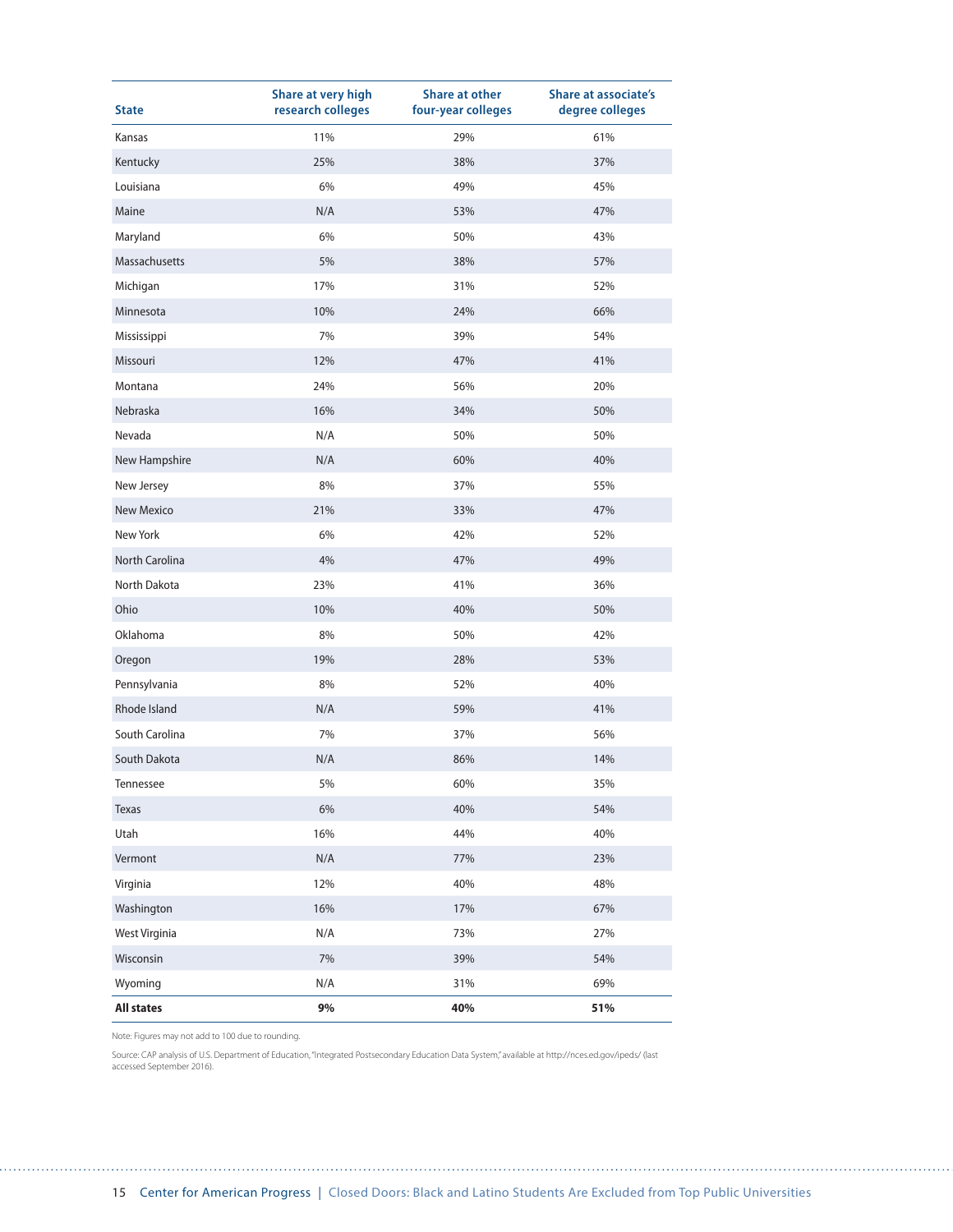| <b>TABLE A5</b> |                                                               |  |  |
|-----------------|---------------------------------------------------------------|--|--|
|                 | Share of Latino undergraduate students at public institutions |  |  |

| <b>State</b>   | Share at very high<br>research colleges | <b>Share at other</b><br>four-year colleges | <b>Share at associate's</b><br>degree colleges |
|----------------|-----------------------------------------|---------------------------------------------|------------------------------------------------|
| Alabama        | 10%                                     | 55%                                         | 36%                                            |
| Alaska         | N/A                                     | 98%                                         | 2%                                             |
| Arizona        | 26%                                     | 17%                                         | 58%                                            |
| Arkansas       | 24%                                     | 40%                                         | 36%                                            |
| California     | 8%                                      | 27%                                         | 66%                                            |
| Colorado       | 17%                                     | 46%                                         | 37%                                            |
| Connecticut    | 12%                                     | 32%                                         | 56%                                            |
| Delaware       | 57%                                     | 9%                                          | 34%                                            |
| Florida        | 20%                                     | 23%                                         | 57%                                            |
| Georgia        | 24%                                     | 43%                                         | 33%                                            |
| Hawaii         | 30%                                     | 15%                                         | 54%                                            |
| Idaho          | N/A                                     | 64%                                         | 36%                                            |
| Illinois       | 12%                                     | 16%                                         | 71%                                            |
| Indiana        | 23%                                     | 48%                                         | 29%                                            |
| lowa           | 40%                                     | 5%                                          | 55%                                            |
| Kansas         | 12%                                     | 34%                                         | 54%                                            |
| Kentucky       | 33%                                     | 30%                                         | 37%                                            |
| Louisiana      | 21%                                     | 46%                                         | 33%                                            |
| Maine          | N/A                                     | 64%                                         | 36%                                            |
| Maryland       | 17%                                     | 35%                                         | 48%                                            |
| Massachusetts  | 6%                                      | 35%                                         | 60%                                            |
| Michigan       | 24%                                     | 38%                                         | 38%                                            |
| Minnesota      | 14%                                     | 25%                                         | 61%                                            |
| Mississippi    | 15%                                     | 44%                                         | 41%                                            |
| Missouri       | 15%                                     | 42%                                         | 43%                                            |
| Montana        | 33%                                     | 56%                                         | 11%                                            |
| Nebraska       | 17%                                     | 37%                                         | 46%                                            |
| Nevada         | N/A                                     | 54%                                         | 46%                                            |
| New Hampshire  | N/A                                     | 72%                                         | 28%                                            |
| New Jersey     | 9%                                      | 38%                                         | 54%                                            |
| New Mexico     | 22%                                     | 26%                                         | 52%                                            |
| New York       | 5%                                      | 43%                                         | 52%                                            |
| North Carolina | 12%                                     | 35%                                         | 53%                                            |
| North Dakota   | 21%                                     | 60%                                         | 19%                                            |
| Ohio           | 19%                                     | 43%                                         | 39%                                            |
| Oklahoma       | 17%                                     | 40%                                         | 43%                                            |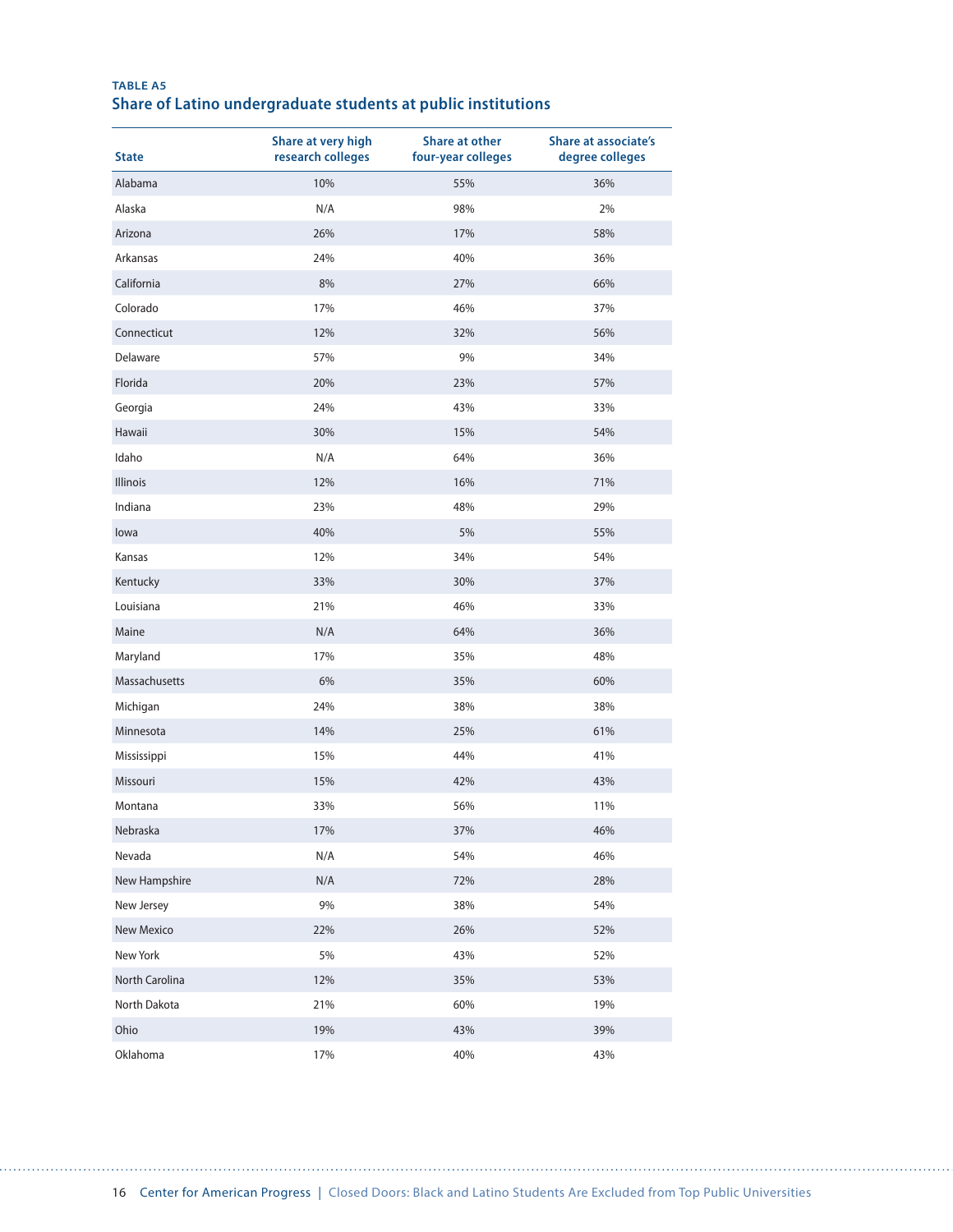| <b>State</b>      | Share at very high<br>research colleges | Share at other<br>four-year colleges | Share at associate's<br>degree colleges |
|-------------------|-----------------------------------------|--------------------------------------|-----------------------------------------|
| Oregon            | 24%                                     | 23%                                  | 53%                                     |
| Pennsylvania      | 16%                                     | 46%                                  | 39%                                     |
| Rhode Island      | N/A                                     | 55%                                  | 45%                                     |
| South Carolina    | 17%                                     | 38%                                  | 45%                                     |
| South Dakota      | N/A                                     | 83%                                  | 17%                                     |
| Tennessee         | 12%                                     | 49%                                  | 39%                                     |
| <b>Texas</b>      | 9%                                      | 39%                                  | 52%                                     |
| Utah              | 18%                                     | 48%                                  | 34%                                     |
| Vermont           | N/A                                     | 86%                                  | 14%                                     |
| Virginia          | 19%                                     | 32%                                  | 49%                                     |
| Washington        | 20%                                     | 20%                                  | 61%                                     |
| West Virginia     | N/A                                     | 85%                                  | 15%                                     |
| Wisconsin         | 14%                                     | 45%                                  | 41%                                     |
| Wyoming           | N/A                                     | 36%                                  | 64%                                     |
| <b>All states</b> | 12%                                     | 32%                                  | 56%                                     |

Source: CAP analysis of U.S. Department of Education, "Integrated Postsecondary Education Data System," available at http://nces.ed.gov/ipeds/ (last<br>accessed September 2016).

### **TABLE A6 Share of Native Hawaiian and Pacific Islander undergraduate students at public institutions**

| <b>State</b>    | Share at very high<br>research colleges | <b>Share at other</b><br>four-year colleges | <b>Share at associate's</b><br>degree colleges |
|-----------------|-----------------------------------------|---------------------------------------------|------------------------------------------------|
| Alabama         | 5%                                      | 60%                                         | 35%                                            |
| Alaska          | N/A                                     | 92%                                         | 8%                                             |
| Arizona         | 25%                                     | 20%                                         | 55%                                            |
| Arkansas        | 16%                                     | 48%                                         | 35%                                            |
| California      | 10%                                     | 24%                                         | 65%                                            |
| Colorado        | 10%                                     | 53%                                         | 37%                                            |
| Connecticut     | 11%                                     | 35%                                         | 54%                                            |
| Delaware        | 45%                                     | 13%                                         | 43%                                            |
| Florida         | 33%                                     | 11%                                         | 56%                                            |
| Georgia         | 16%                                     | 49%                                         | 34%                                            |
| Hawaii          | 20%                                     | 21%                                         | 58%                                            |
| Idaho           | N/A                                     | 40%                                         | 60%                                            |
| <b>Illinois</b> | 16%                                     | 18%                                         | 66%                                            |
| Indiana         | 30%                                     | 61%                                         | 9%                                             |
| lowa            | 35%                                     | 5%                                          | 60%                                            |

. . . . . . . . . . . . . .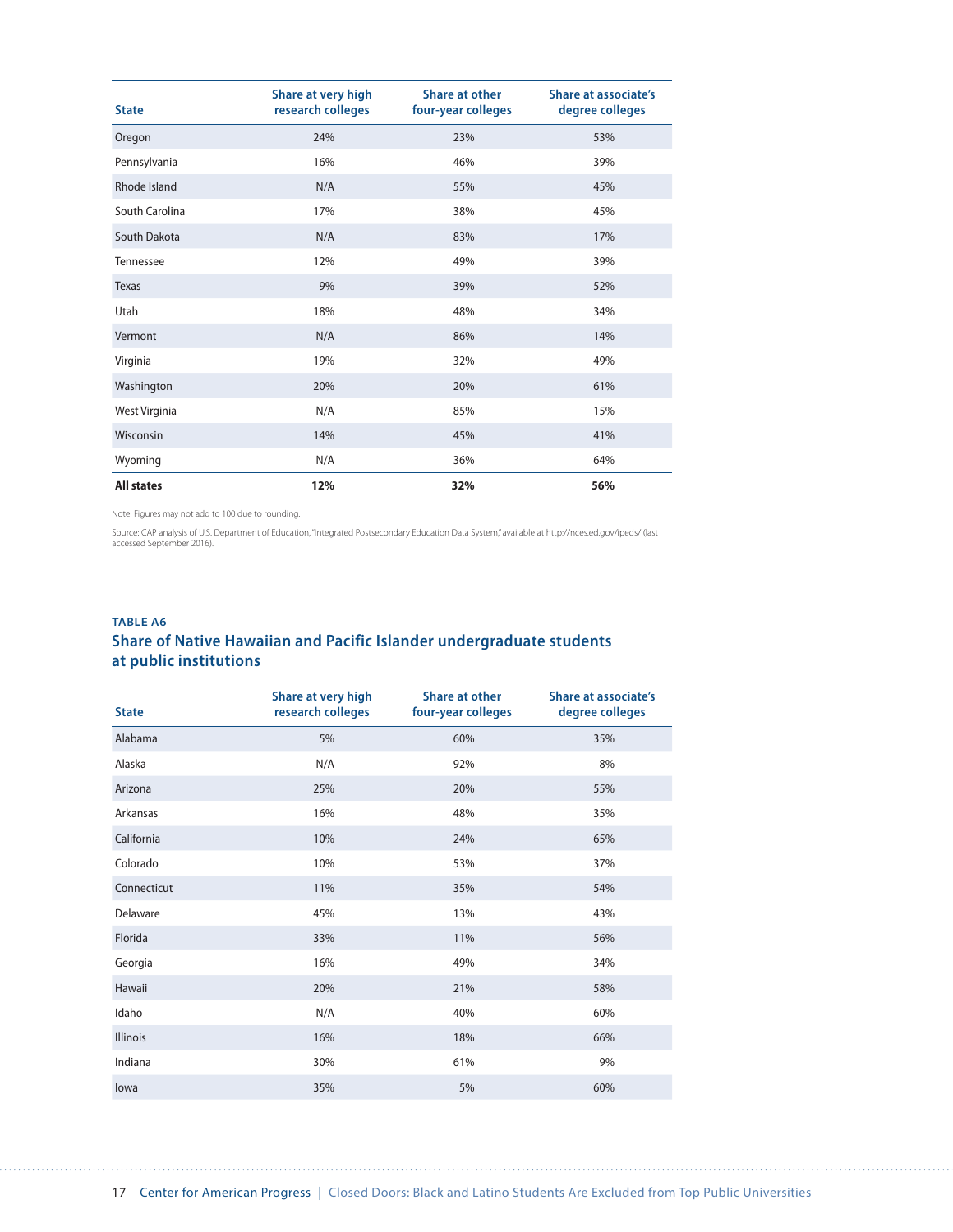| <b>State</b>         | Share at very high<br>research colleges | <b>Share at other</b><br>four-year colleges | <b>Share at associate's</b><br>degree colleges |
|----------------------|-----------------------------------------|---------------------------------------------|------------------------------------------------|
| Kansas               | 10%                                     | 36%                                         | 54%                                            |
| Kentucky             | 22%                                     | 35%                                         | 43%                                            |
| Louisiana            | 18%                                     | 43%                                         | 39%                                            |
| Maine                | N/A                                     | 52%                                         | 48%                                            |
| Maryland             | 5%                                      | 55%                                         | 40%                                            |
| Massachusetts        | 10%                                     | 29%                                         | 62%                                            |
| Michigan             | 21%                                     | 33%                                         | 47%                                            |
| Minnesota            | 13%                                     | 26%                                         | 61%                                            |
| Mississippi          | 11%                                     | 53%                                         | 36%                                            |
| Missouri             | 7%                                      | 42%                                         | 51%                                            |
| Montana              | 21%                                     | 62%                                         | 17%                                            |
| Nebraska             | 16%                                     | 31%                                         | 53%                                            |
| Nevada               | N/A                                     | 53%                                         | 47%                                            |
| New Hampshire        | N/A                                     | 31%                                         | 69%                                            |
| New Jersey           | 13%                                     | 34%                                         | 53%                                            |
| <b>New Mexico</b>    | 15%                                     | 31%                                         | 54%                                            |
| New York             | 4%                                      | 54%                                         | 42%                                            |
| North Carolina       | 10%                                     | 27%                                         | 63%                                            |
| North Dakota         | 16%                                     | 58%                                         | 26%                                            |
| Ohio                 | 20%                                     | 38%                                         | 42%                                            |
| Oklahoma             | 11%                                     | 47%                                         | 42%                                            |
| Oregon               | 18%                                     | 39%                                         | 42%                                            |
| Pennsylvania         | 14%                                     | 48%                                         | 38%                                            |
| Rhode Island         | N/A                                     | 67%                                         | 33%                                            |
| South Carolina       | 16%                                     | 33%                                         | 51%                                            |
| South Dakota         | N/A                                     | 90%                                         | 10%                                            |
| Tennessee            | 0%                                      | 53%                                         | 47%                                            |
| Texas                | 12%                                     | 34%                                         | 54%                                            |
| Utah                 | 12%                                     | 43%                                         | 44%                                            |
| Vermont              | N/A                                     | 88%                                         | 13%                                            |
| Virginia             | 12%                                     | 36%                                         | 53%                                            |
| Washington           | 17%                                     | 23%                                         | 60%                                            |
| <b>West Virginia</b> | N/A                                     | 72%                                         | 28%                                            |
| Wisconsin            | 20%                                     | 41%                                         | 39%                                            |
| Wyoming              | N/A                                     | 51%                                         | 49%                                            |
| <b>All states</b>    | 14%                                     | 33%                                         | 54%                                            |

Source: CAP analysis of U.S. Department of Education, "Integrated Postsecondary Education Data System," available at http://nces.ed.gov/ipeds/ (last accessed September 2016).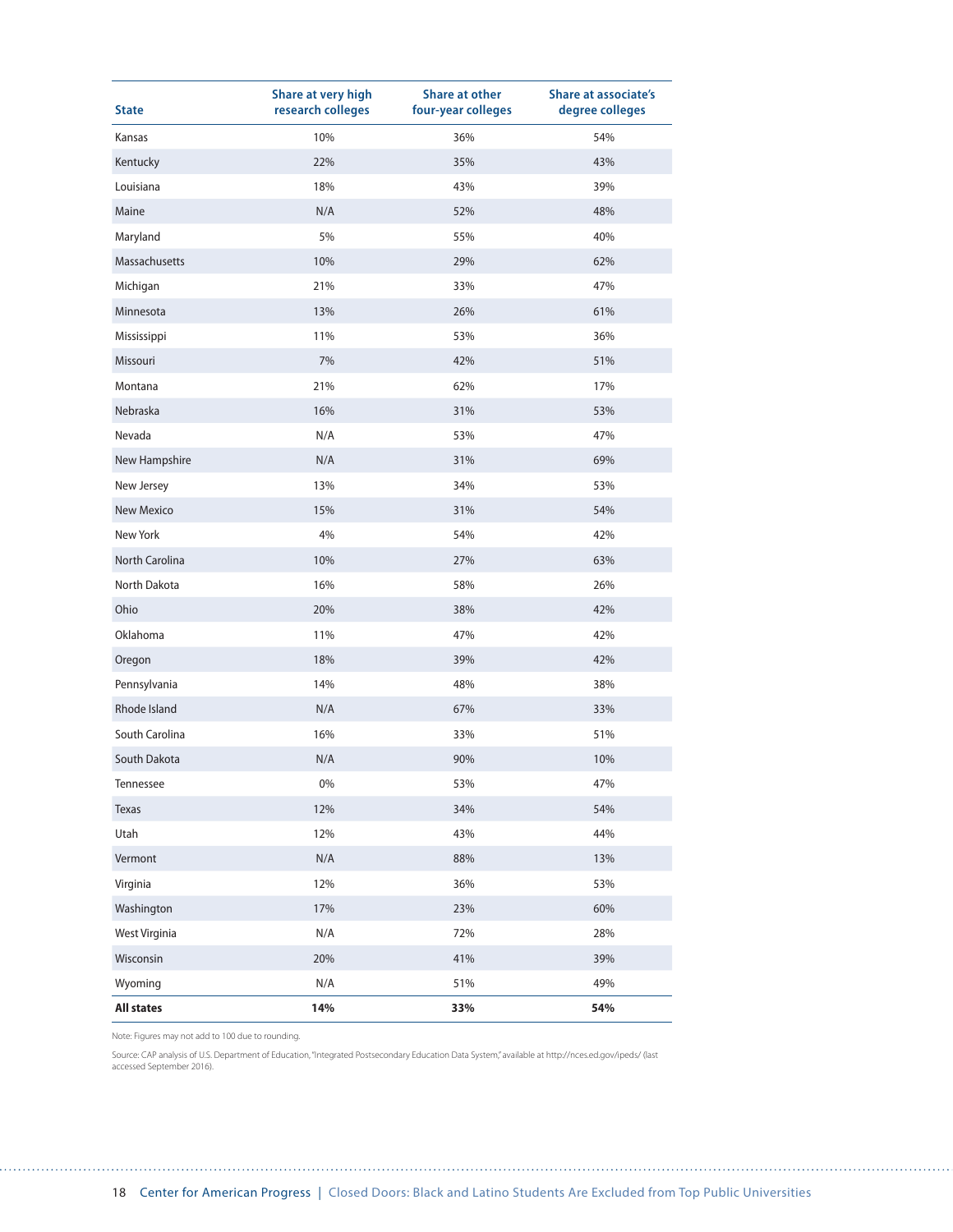| <b>TABLE A7</b> |                                                              |  |  |
|-----------------|--------------------------------------------------------------|--|--|
|                 | Share of white undergraduate students at public institutions |  |  |

| <b>State</b>    | Share at very high<br>research colleges | <b>Share at other</b><br>four-year colleges | <b>Share at associate's</b><br>degree colleges |
|-----------------|-----------------------------------------|---------------------------------------------|------------------------------------------------|
| Alabama         | 8%                                      | 60%                                         | 32%                                            |
| Alaska          | N/A                                     | 97%                                         | 3%                                             |
| Arizona         | 33%                                     | 23%                                         | 43%                                            |
| Arkansas        | 22%                                     | 43%                                         | 35%                                            |
| California      | 13%                                     | 27%                                         | 60%                                            |
| Colorado        | 31%                                     | 40%                                         | 29%                                            |
| Connecticut     | 24%                                     | 42%                                         | 34%                                            |
| Delaware        | 73%                                     | 2%                                          | 25%                                            |
| Florida         | 32%                                     | 16%                                         | 52%                                            |
| Georgia         | 22%                                     | 46%                                         | 32%                                            |
| Hawaii          | 43%                                     | 16%                                         | 41%                                            |
| Idaho           | N/A                                     | 71%                                         | 29%                                            |
| <b>Illinois</b> | 12%                                     | 30%                                         | 58%                                            |
| Indiana         | 28%                                     | 45%                                         | 27%                                            |
| lowa            | 41%                                     | 9%                                          | 50%                                            |
| Kansas          | 16%                                     | 44%                                         | 40%                                            |
| Kentucky        | 23%                                     | 39%                                         | 38%                                            |
| Louisiana       | 22%                                     | 54%                                         | 24%                                            |
| Maine           | N/A                                     | 65%                                         | 35%                                            |
| Maryland        | 16%                                     | 42%                                         | 41%                                            |
| Massachusetts   | 16%                                     | 48%                                         | 36%                                            |
| Michigan        | 22%                                     | 44%                                         | 34%                                            |
| Minnesota       | 17%                                     | 39%                                         | 43%                                            |
| Mississippi     | 17%                                     | 35%                                         | 48%                                            |
| Missouri        | 16%                                     | 45%                                         | 39%                                            |
| Montana         | 36%                                     | 50%                                         | 14%                                            |
| Nebraska        | 30%                                     | 34%                                         | 36%                                            |
| Nevada          | N/A                                     | 59%                                         | 41%                                            |
| New Hampshire   | N/A                                     | 73%                                         | 27%                                            |
| New Jersey      | 13%                                     | 44%                                         | 43%                                            |
| New Mexico      | 25%                                     | 26%                                         | 49%                                            |
| New York        | $9\%$                                   | 40%                                         | 51%                                            |
| North Carolina  | 16%                                     | 39%                                         | 45%                                            |
| North Dakota    | 35%                                     | 44%                                         | 21%                                            |
| Ohio            | 19%                                     | 43%                                         | 38%                                            |
| Oklahoma        | 15%                                     | 46%                                         | 39%                                            |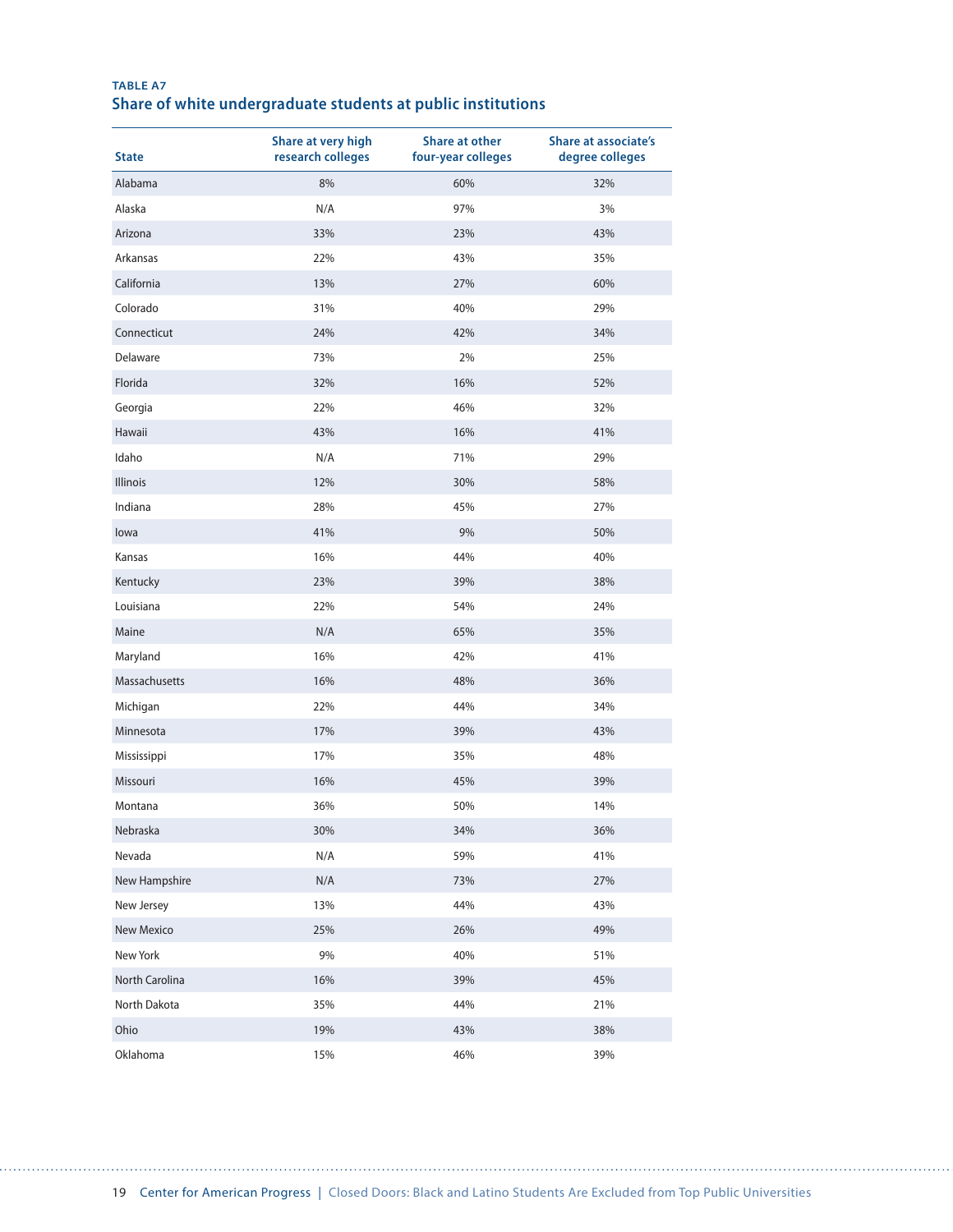| <b>State</b>      | Share at very high<br>research colleges | Share at other<br>four-year colleges | <b>Share at associate's</b><br>degree colleges |
|-------------------|-----------------------------------------|--------------------------------------|------------------------------------------------|
| Oregon            | 30%                                     | 24%                                  | 46%                                            |
| Pennsylvania      | 20%                                     | 53%                                  | 27%                                            |
| Rhode Island      | N/A                                     | 69%                                  | 31%                                            |
| South Carolina    | 19%                                     | 44%                                  | 37%                                            |
| South Dakota      | N/A                                     | 83%                                  | 17%                                            |
| Tennessee         | 14%                                     | 46%                                  | 40%                                            |
| Texas             | 17%                                     | 38%                                  | 45%                                            |
| Utah              | 16%                                     | 57%                                  | 27%                                            |
| Vermont           | N/A                                     | 79%                                  | 21%                                            |
| Virginia          | 25%                                     | 36%                                  | 39%                                            |
| Washington        | 21%                                     | 23%                                  | 56%                                            |
| West Virginia     | N/A                                     | 72%                                  | 28%                                            |
| Wisconsin         | 14%                                     | 54%                                  | 32%                                            |
| Wyoming           | N/A                                     | 40%                                  | 60%                                            |
| <b>All states</b> | 19%                                     | 40%                                  | 41%                                            |

Source: CAP analysis of U.S. Department of Education, "Integrated Postsecondary Education Data System," available at http://nces.ed.gov/ipeds/ (last<br>accessed September 2016).